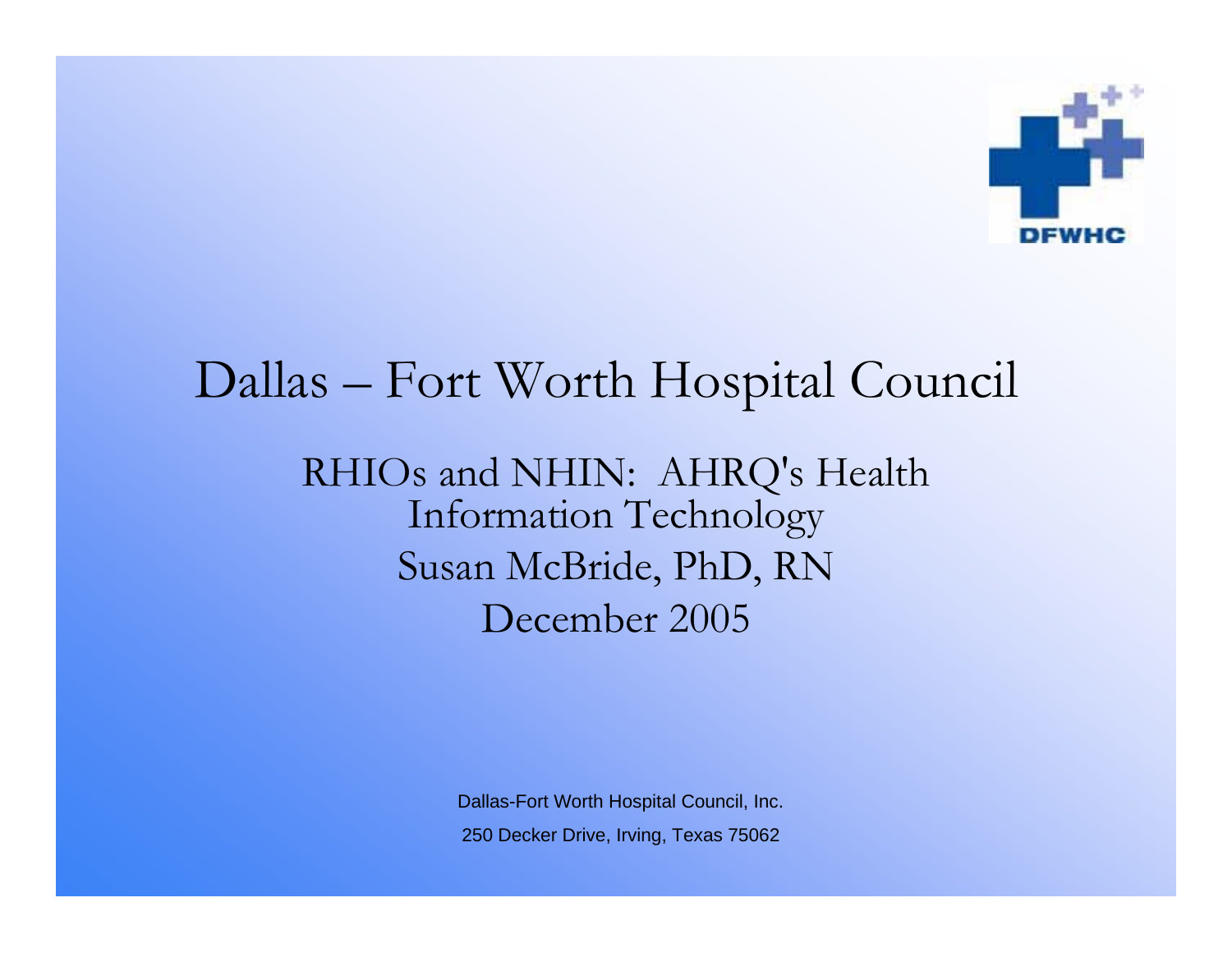# **"The Story" in Texas**



- Activity in Public Health/Disaster Planning arena
	- Houston
	- Dallas-Fort Worth
	- San Antonio
- Activity in Regions to create RHIOs
	- Houston
	- Dallas-Fort Worth
	- Austin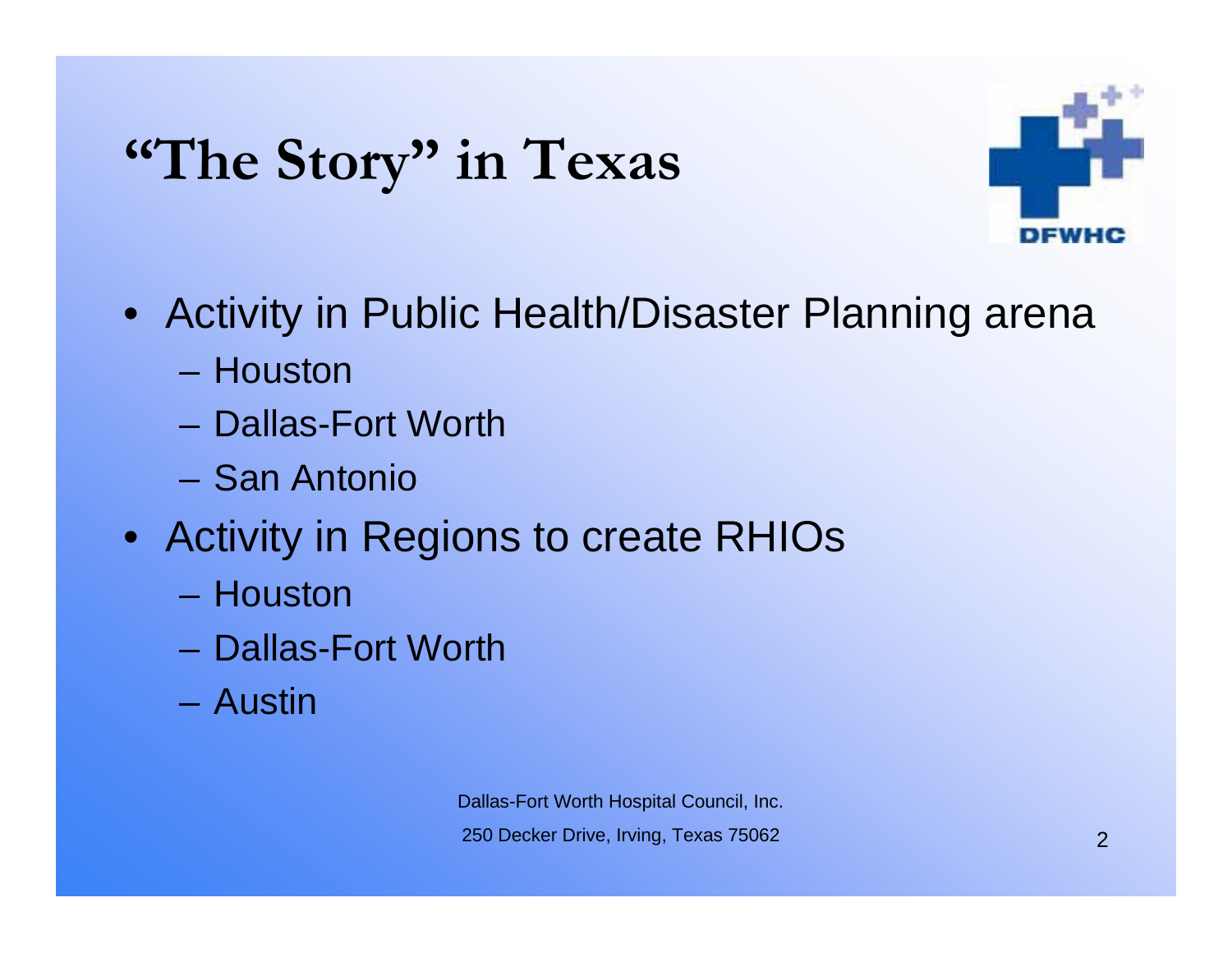## **Confusing at best,…**



- "Since the RHIO is a new concept, there is no standard definition or single model at this time, but a framework for appropriate functions and organizational models is beginning to emerge." *Qual-IT* United Hospital Fund, 2005
- "Clearly there is widespread interest in regional coordination efforts to support health care IT, but are these communities and organizations prepared to tackle the major issues?"
- *Qual-IT* United Hospital Fund, 2005

Dallas-Fort Worth Hospital Council, Inc. 250 Decker Drive, Irving, Texas 75062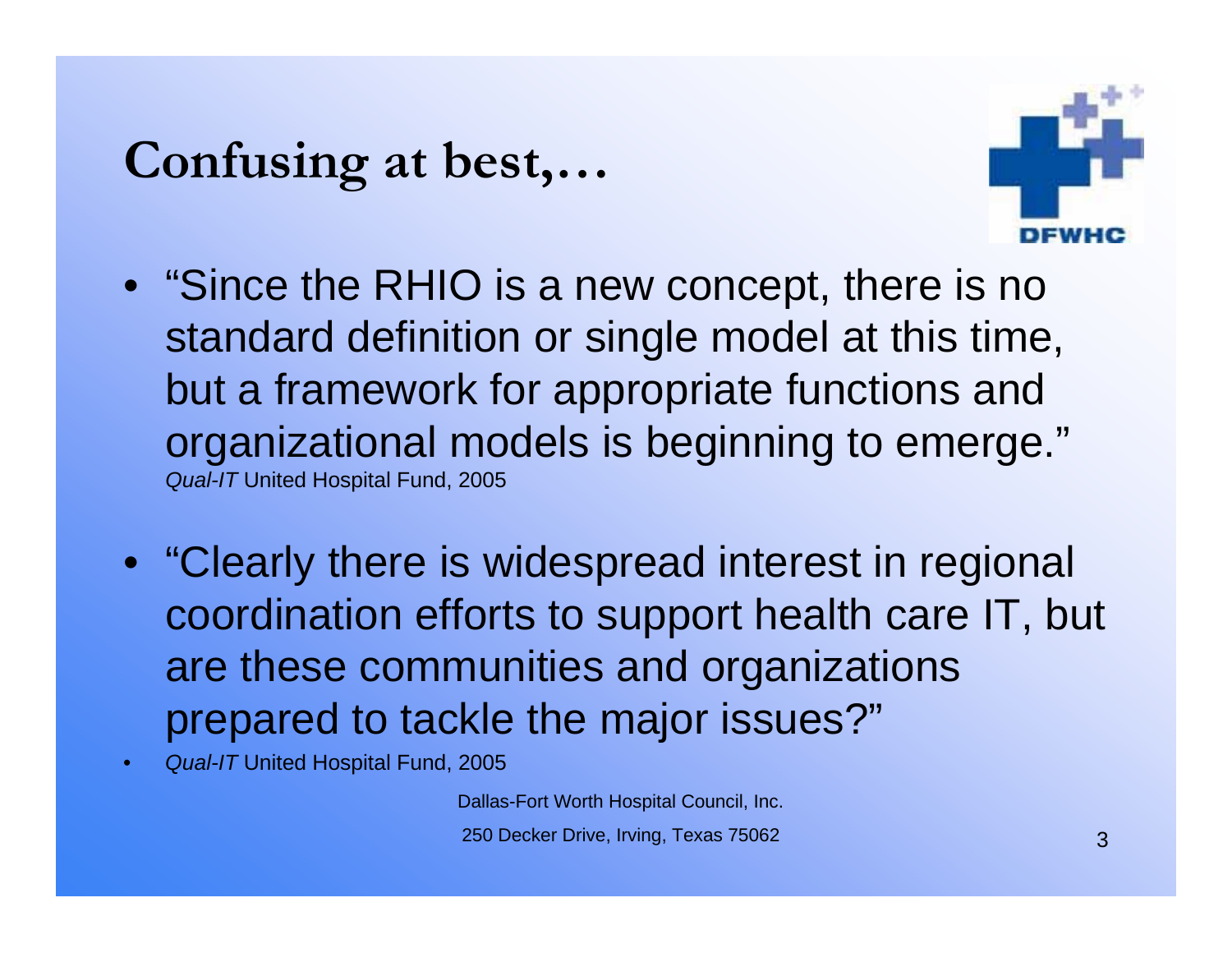## What are the issues?



IBM Healthcare & Life Sciences, HIT Summit West, March 7, 2005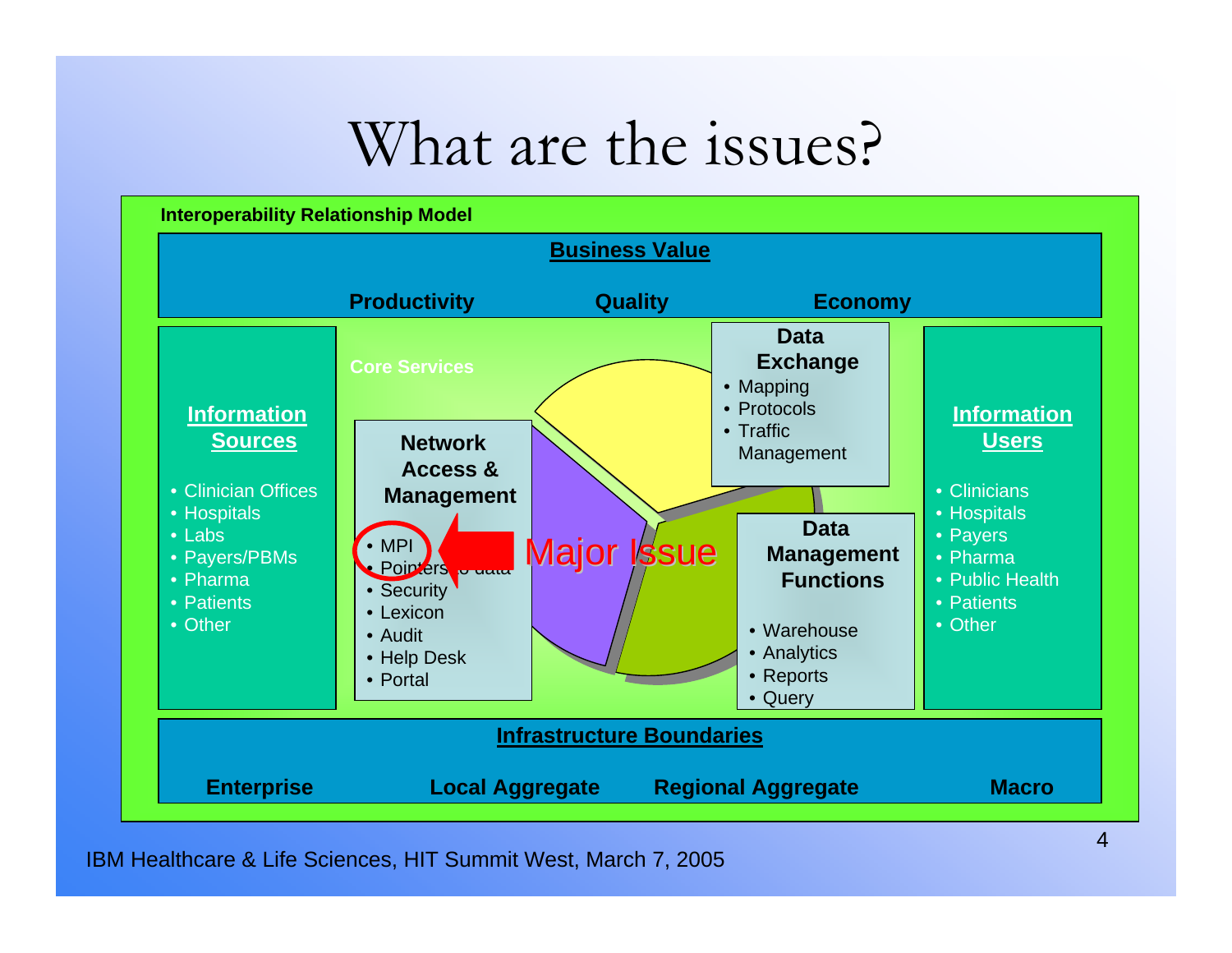

## So what are some areas doing to move things forward,….

Dallas-Fort Worth Hospital Council, Inc. 250 Decker Drive, Irving, Texas 75062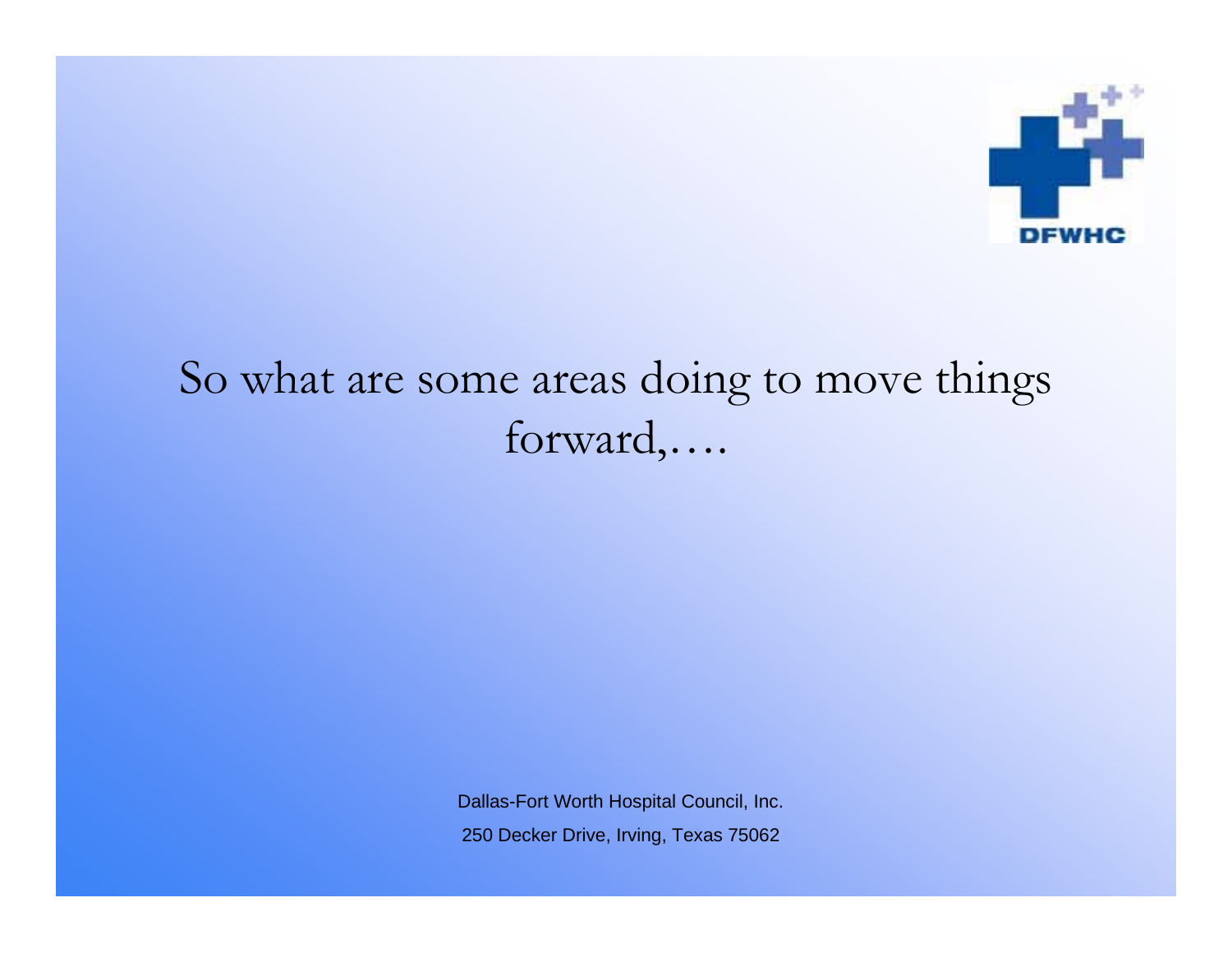DFW has recognized there is: *Power in collaboration*  $\mathcal{Q}$  *partnership* 

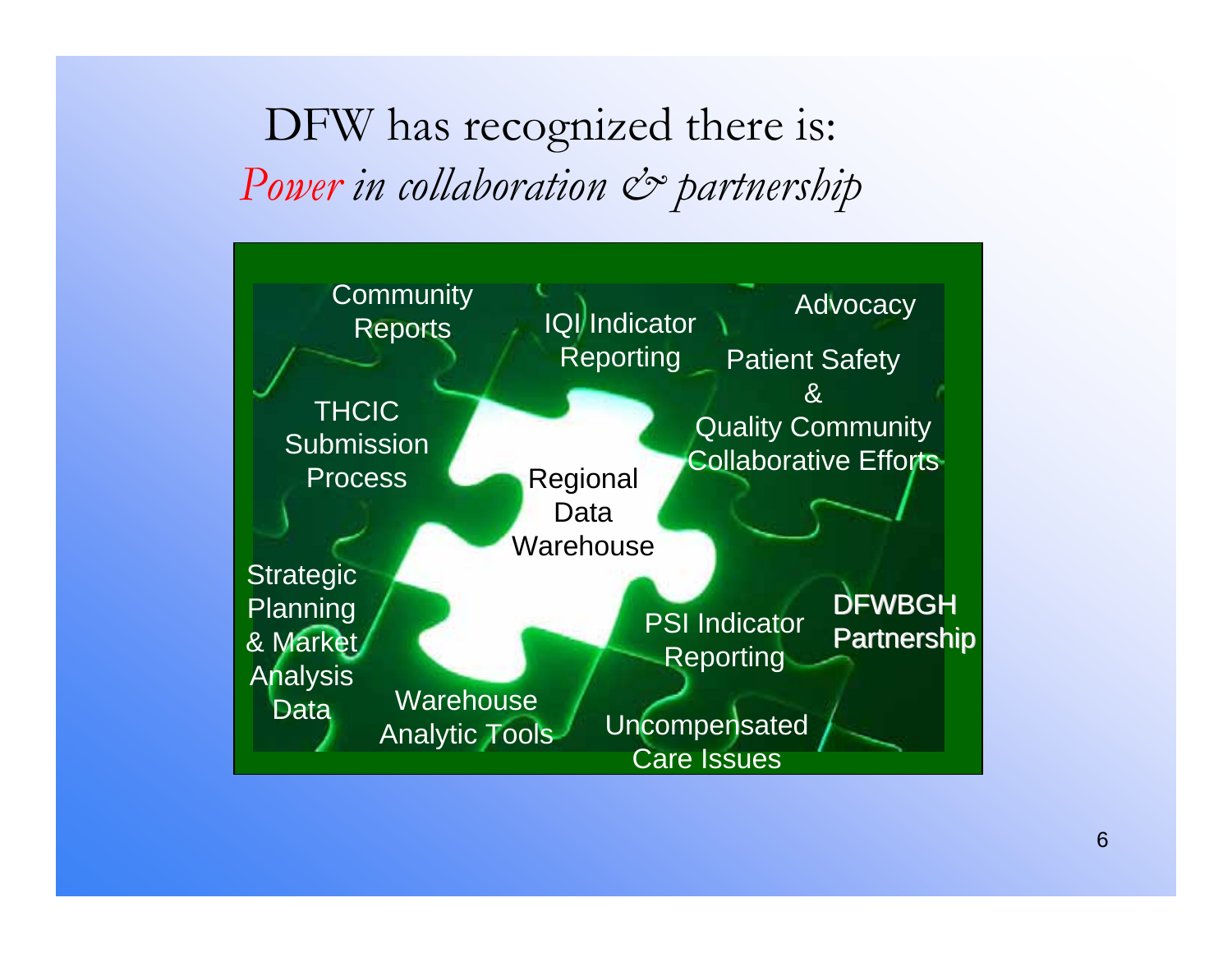## **Dallas-Fort Worth Hospital Collaborative Efforts**



- $\bullet$ Data Warehouse with over 6 million inpatient encounters
- Outpatient Data Initiative starts '06
- CMS Quality Indicators starts in '06
- AHRQ Quality Indicators run on all inpatient data and distributed to hospitals & public health ('06)
	- –Inpatient Quality Indicators
	- –Patient Safety Indicators
	- –Prevention Quality Indicators

Dallas-Fort Worth Hospital Council, Inc. 250 Decker Drive, Irving, Texas 75062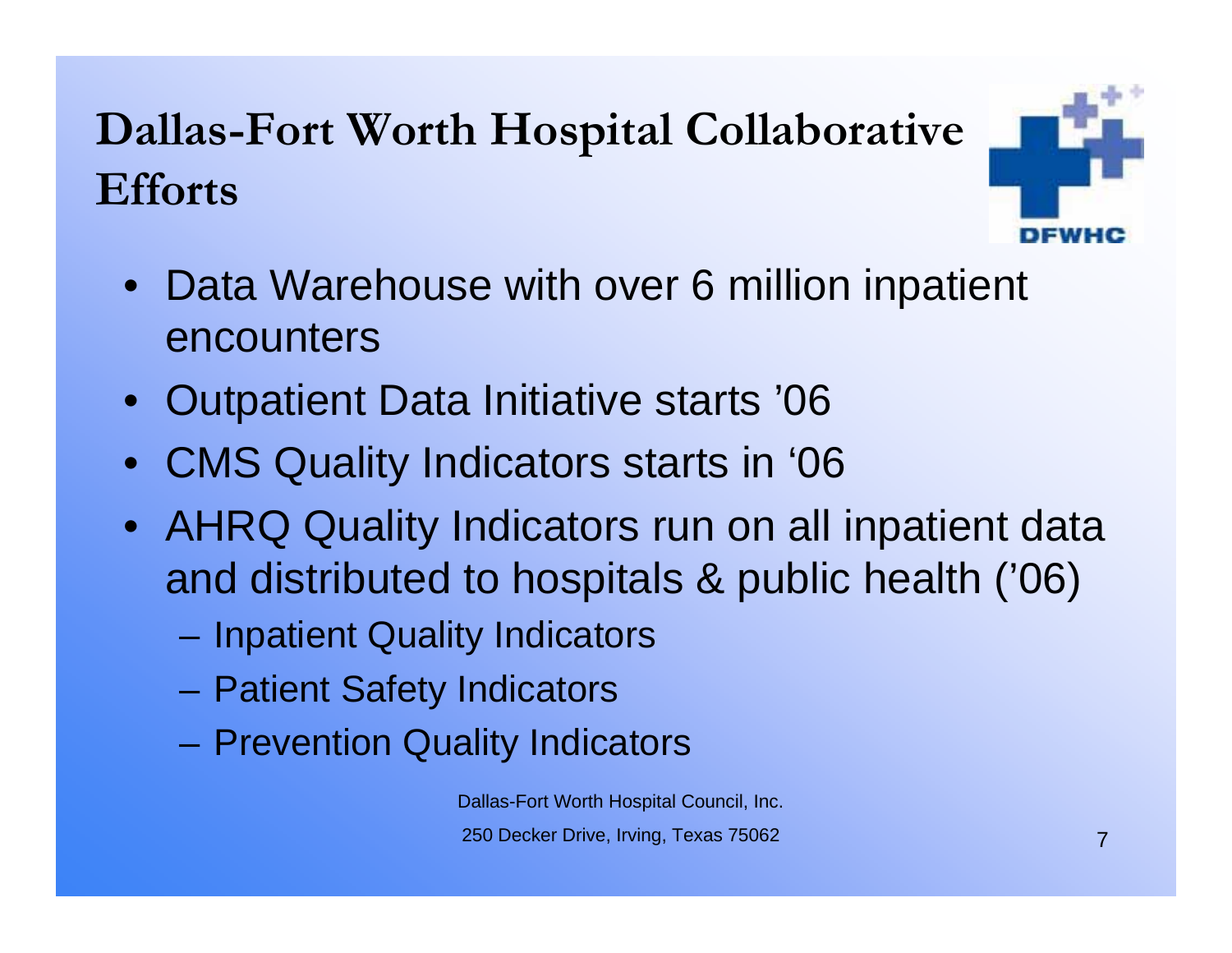|                                                               |                                                                                            |              | <b>IOI Rates v 1</b> |            |       |       |      | Address (e) http://appl.dwkc.org/cognos/cg-bin/ppdscg.exe/DC=Q6nia=Run0ind=6542d:560a0f11d0946cd1020b4930568nic=%2Flimported%25Reports%2FPQC%2SRestes%20r%201%2F532_40235516nh=10bc = | COGNEE          |
|---------------------------------------------------------------|--------------------------------------------------------------------------------------------|--------------|----------------------|------------|-------|-------|------|---------------------------------------------------------------------------------------------------------------------------------------------------------------------------------------|-----------------|
| <b>Lognos PowerPlay Web Explorer</b><br>MEASLIRES             |                                                                                            |              |                      |            |       |       |      |                                                                                                                                                                                       |                 |
| Participating Hospitals<br>$\blacksquare$<br>$+11$            | Participating Hospital                                                                     | <b>LEAST</b> | CABG                 | MEASURES - |       |       |      |                                                                                                                                                                                       | 还<br>1111<br>16 |
|                                                               | 1999                                                                                       |              |                      | 2000       |       |       | 2001 |                                                                                                                                                                                       |                 |
| Denominato<br>as values                                       | Rate                                                                                       |              | Index                | Rate       |       | Index | Rate | Observed Expected Mortality Observed Expected Mortality Observed Expected Mortality                                                                                                   | Index           |
| <b>THCIC</b><br><b>Benchmark</b>                              | 9.95                                                                                       |              | 1.00                 | 4.13       | 4.13. | 1.00  | 3.86 | 3.86                                                                                                                                                                                  | 1.00.           |
| DI<br><b>Benchmark</b>                                        | 3.88                                                                                       | 4.07         | 0.95                 | 3.73       | 3.92  | 0.95  | 3.72 | 3.63                                                                                                                                                                                  | 1.02            |
| Esophageal Resection<br><b>Hosp A</b><br>Pancreabl: Resection | 2.60                                                                                       | 3.12         | 0.83                 | 4.15       | 3.06  | 1.36  | 2.86 | 2.65                                                                                                                                                                                  | 1.08            |
| Pediatric Heart Surgery<br><b>Hosp B</b>                      | 4.66                                                                                       | 3.55         | 1.31                 | 2.75       | 3.95  | 0.71  | 2.86 | 3.83                                                                                                                                                                                  | 0.75            |
|                                                               |                                                                                            |              |                      |            |       |       |      |                                                                                                                                                                                       |                 |
| <b>Hosp C</b>                                                 | Interactive Web Tool for DFWHC members                                                     |              |                      |            |       |       |      |                                                                                                                                                                                       |                 |
| <b>Hosp D</b><br>10W Confidence Indicato                      |                                                                                            |              |                      |            |       |       |      | to examine trends on AHRQ measures &                                                                                                                                                  |                 |
| <b>HIGH Confidence Indica</b><br><b>Hosp E</b>                | public hospital discharge data.                                                            |              |                      |            |       |       |      |                                                                                                                                                                                       |                 |
| <b>Hosp F</b>                                                 | Public health wants access—seekeing grant<br>Funding to offer access, training and support |              |                      |            |       |       |      |                                                                                                                                                                                       |                 |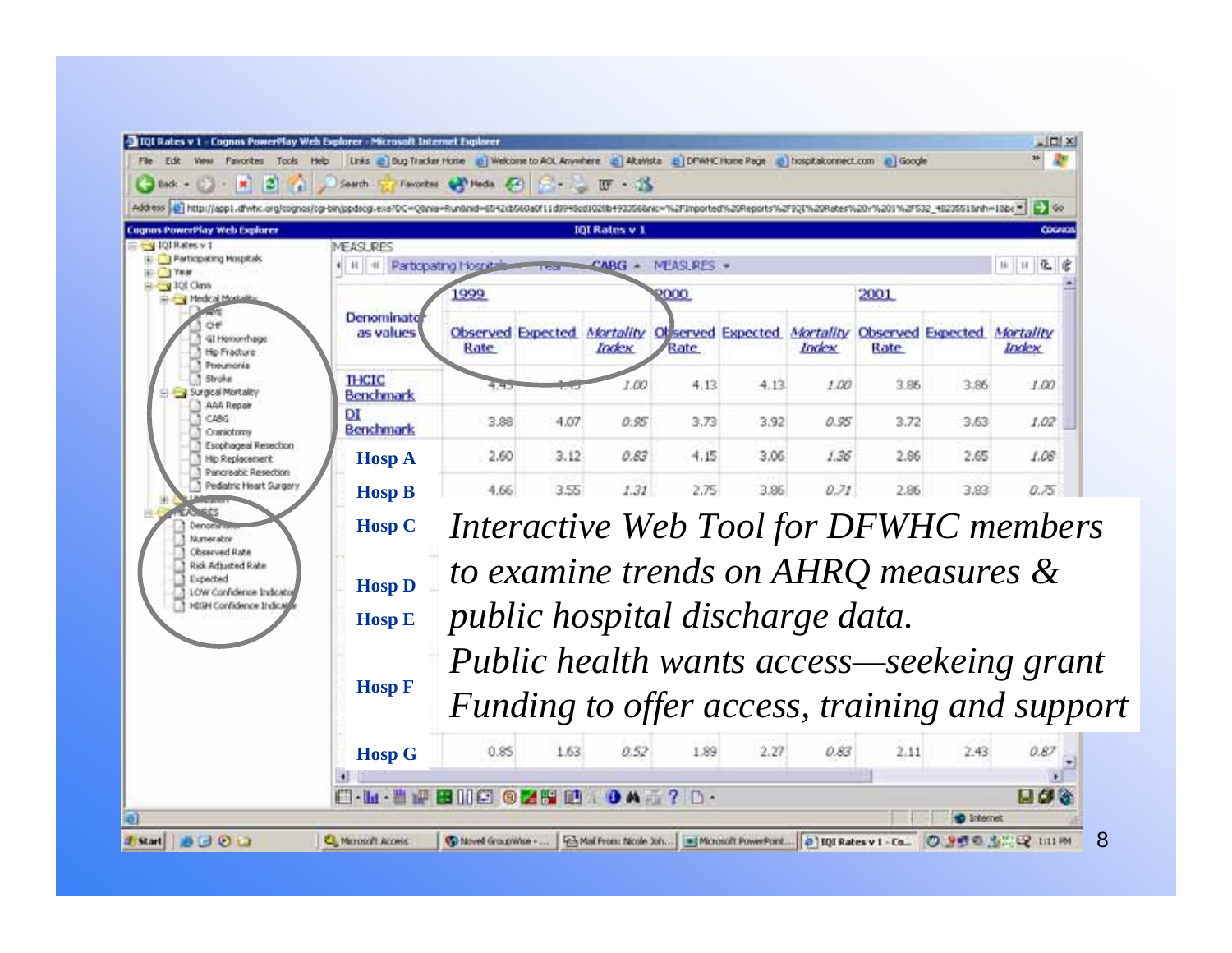## Congestive Heart Failure Mortality Rates

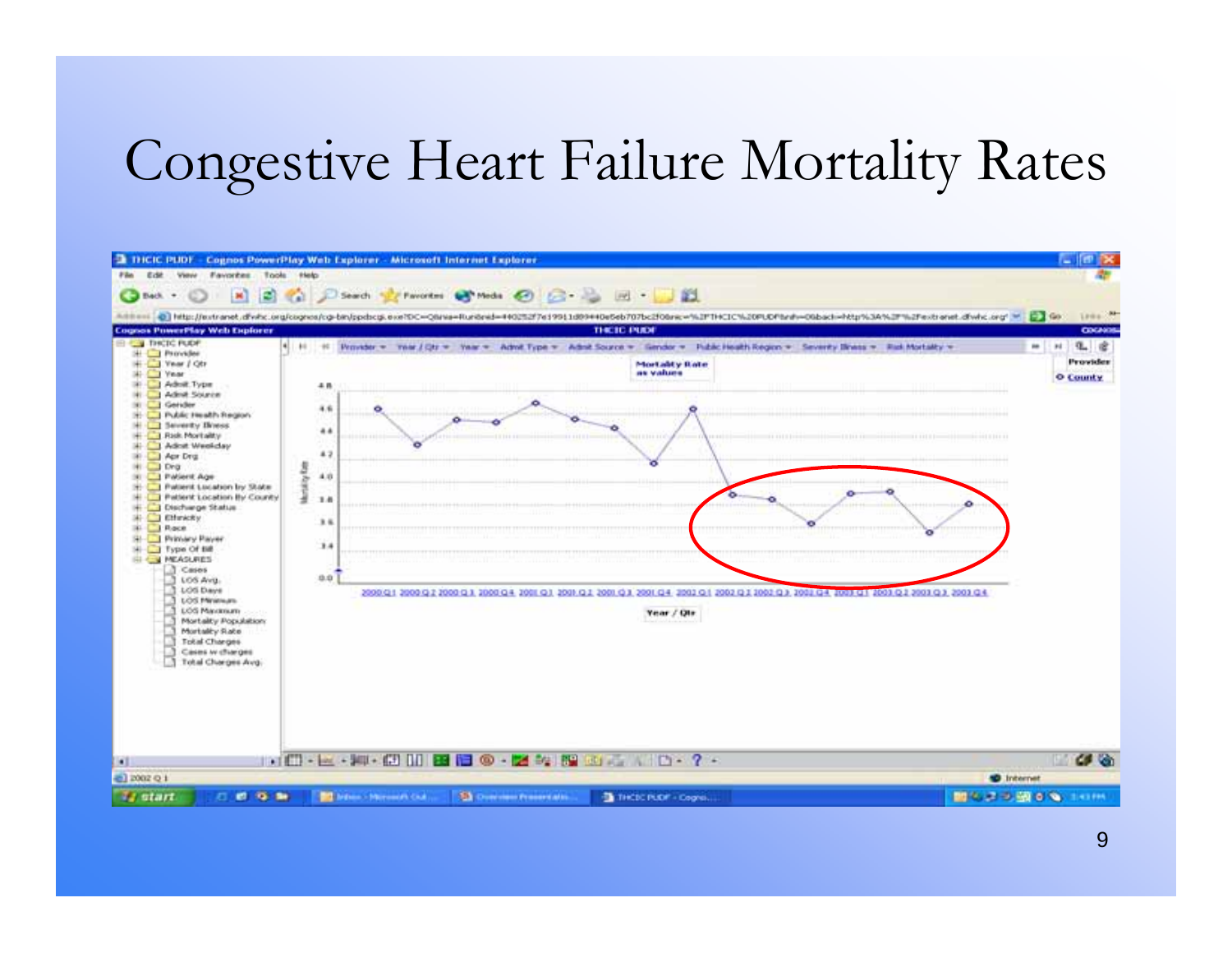## CHF Risk Adjusted Mortality Trends

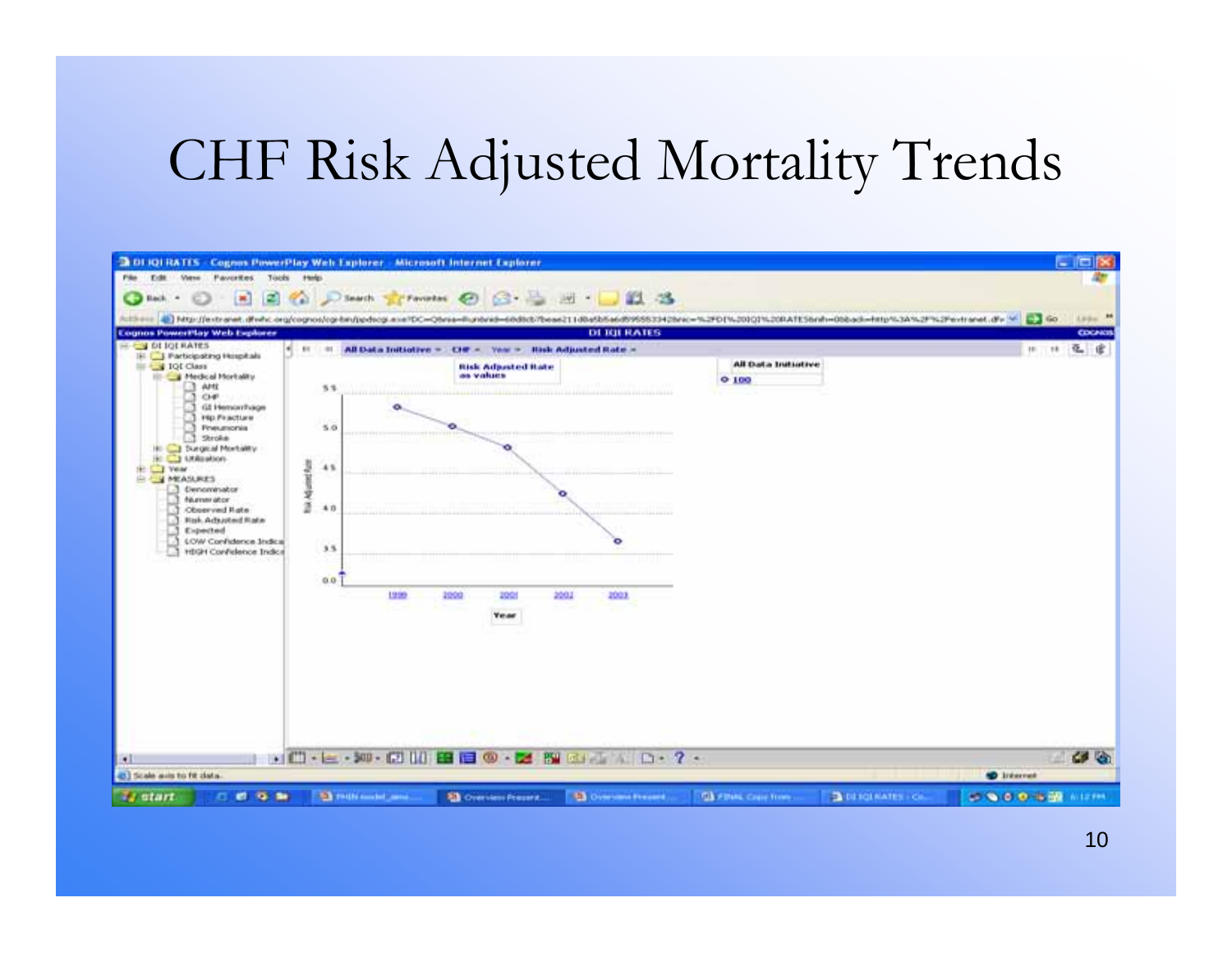|                                  |                     |                                                                   |                     | 2000                                                                                           |                  |                    |                 | Rates per 100,000 Population |                         |           |
|----------------------------------|---------------------|-------------------------------------------------------------------|---------------------|------------------------------------------------------------------------------------------------|------------------|--------------------|-----------------|------------------------------|-------------------------|-----------|
|                                  |                     |                                                                   |                     |                                                                                                | <b>Numerator</b> | <b>Denominator</b> |                 | <b>Risk</b>                  | <b>Confidence</b>       | Stat.     |
|                                  |                     |                                                                   |                     | <b>County</b>                                                                                  | (Outcome)        | (Population)       | <b>Observed</b> | Adjusted                     | Interval (95%)          | Sig.      |
|                                  |                     |                                                                   |                     | <b>State of Texas</b>                                                                          | 60,879           | 14,959,865         | 406.9           | 470.2                        |                         |           |
|                                  |                     | Lamar                                                             | <b>Transferred</b>  | <b>BOSQUE</b>                                                                                  | 36               | 13,086             | 275.1           | 0.0                          | (0.0, 0.0)              |           |
| Montague                         | Cooke               | Fannin                                                            |                     | <b>CAMP</b>                                                                                    | 64               | 8,578              | 746.1           | 608.6                        | (444.0, 773.2)          | $\circ$   |
|                                  |                     | Grayson                                                           |                     | <b>COLLIN</b>                                                                                  | 617              | 357,255            | 172.7           | 376.4                        | (356.3, 396.5)          | $+$       |
|                                  |                     | etta.                                                             |                     | <b>COMANCHE</b>                                                                                | 37               | 10,638             | 347.8           | 54.6                         | (10.2, 99.0)            | $+$       |
|                                  |                     |                                                                   | Titus               | <b>COOKE</b>                                                                                   | 47               | 26,342             | 178.4           | 82.4                         | (47.7, 117.1)           | $\ddot{}$ |
| Jack<br>Wise<br>Young            | Denton              | Hopkins                                                           |                     | <b>DALLAS</b>                                                                                  | 5,705            | 1,620,396          | 352.1           | 479.7                        | (469.1, 490.3)          | $\circ$   |
|                                  |                     | Hunt:<br>Collin                                                   | Franklin,<br>Morris | <b>DELTA</b>                                                                                   | 48               | 3,997              | 1,201.0         |                              | $983.5$ (677.6, 1289.4) |           |
|                                  |                     |                                                                   |                     | <b>DENTON</b>                                                                                  | 736              | 315,985            | 232.9           | 453.4                        | (430.0, 476.8)          | $\circ$   |
|                                  |                     |                                                                   | amo:                | <b>EASTLAND</b>                                                                                | 52               | 13,855             | 375.3           | 80.6                         | (33.3, 127.9)           | $+$       |
|                                  |                     | Rockwa<br>Rains                                                   |                     | <b>ELLIS</b>                                                                                   | 332              | 78,059             | 425.3           | 482.0                        | (433.4, 530.6)          | $\circ$   |
| Stephens<br>Parker<br>Palo Pinto |                     |                                                                   | Wood                | <b>ERATH</b>                                                                                   | 105              | 24,316             | 431.8           | 358.7                        | (283.6, 433.8)          | $+$       |
|                                  | <b>A</b><br>Tarrant | $\blacksquare$ Dallas                                             |                     | <b>FANNIN</b>                                                                                  | 170              | 23,947             | 709.9           | 565.0                        | (470.1, 659.9)          | $\circ$   |
|                                  |                     | Kaufman   <mark>Van Zandt</mark>                                  |                     | <b>FRANKLIN</b>                                                                                | 56               | 7,173              | 780.7           | 580.6                        | (404.8, 756.4)          | $\circ$   |
|                                  |                     |                                                                   |                     | <b>GRAYSON</b>                                                                                 | 611              | 82,867             | 737.3           | 631.6                        | (577.7, 685.5)          |           |
| Hood<br>Eastland                 | Johnson             | <b>Ellis</b>                                                      |                     | <b>HAMILTON</b>                                                                                | 22               | 6,340              | 347.0           | 0.0                          | (0.0, 0.0)              |           |
|                                  |                     |                                                                   |                     | <b>HENDERSON</b>                                                                               | 386              | 56,268             | 686.0           | 547.2                        | (486.2, 608.2)          |           |
| Somervell                        |                     | Henderson                                                         |                     | <b>HILL</b>                                                                                    | 221              | 24,181             | 913.9           | 734.0                        | (626.4, 841.6)          |           |
| Erath                            |                     |                                                                   |                     | <b>HOOD</b>                                                                                    | 151              | 31,504             | 479.3           | 362.5                        | (296.1, 428.9)          | $+$       |
|                                  |                     | Navarro                                                           |                     | <b>HOPKINS</b>                                                                                 | 36               | 23,595             | 152.6           | 39.3                         | (14.0, 64.6)            | $+$       |
| Comanche<br>Bosque               | Hill                |                                                                   |                     | <b>HUNT</b>                                                                                    | 365              | 56,718             | 643.5           | 616.2                        | (551.8, 680.6)          |           |
|                                  |                     |                                                                   |                     | <b>JACK</b>                                                                                    | $\overline{4}$   | 6,414              | 62.4            | 0.0                          | (0.0, 0.0)              |           |
|                                  |                     |                                                                   |                     | <b>JOHNSON</b>                                                                                 | 511              | 91,560             | 558.1           | 597.6                        | (547.7, 647.5)          |           |
| Hamilton                         |                     |                                                                   |                     | <b>KAUFMAN</b>                                                                                 | 365              | 51,311             | 711.4           | 730.0                        | (656.3, 803.7)          |           |
|                                  |                     |                                                                   | .North-Texas        | <b>LAMAR</b>                                                                                   | 299              | 36,064             | 829.1           | 707.1                        | (620.6, 793.6)          |           |
|                                  |                     |                                                                   |                     | <b>MONTAGUE</b>                                                                                | 20               | 14,472             | 138.2           | 0.0                          | (0.0, 0.0)              |           |
|                                  |                     |                                                                   |                     | <b>MORRIS</b>                                                                                  | 53               | 9,700              | 546.4           | 349.8                        | (232.3, 467.3)          | $\ddot{}$ |
|                                  |                     | Named counties without shading have a Risk Adjusted rate of zero. |                     | <b>NAVARRO</b>                                                                                 | 175              | 32,900             | 531.9           | 418.6                        | (348.8, 488.4)          | $\circ$   |
| <b>Risk Adjusted Rates per</b>   |                     |                                                                   |                     | <b>PALO PINTO</b>                                                                              | 22               | 20,021             | 109.9           | 0.0                          | (0.0, 0.0)              |           |
| 100,000 Population               |                     |                                                                   |                     | <b>PARKER</b>                                                                                  | $142$            | 64,836             | 219.0           | 257.3                        | (218.3, 296.3)          | $\ddot{}$ |
|                                  |                     |                                                                   |                     | <b>RAINS</b>                                                                                   | 52               | 6,933              | 750.1           | 633.8                        | (447.0, 820.6)          | $\circ$   |
| 1 to 117.0                       |                     |                                                                   |                     | <b>ROCKWALL</b>                                                                                | 61               | 31,548             | 193.4           | 288.5                        | (229.3, 347.7)          | $+$       |
|                                  |                     |                                                                   |                     | <b>SOMERVELL</b>                                                                               | $\mathbf{g}$     | 4,734              | 190.1           | 97.8                         | (8.8, 186.8)            | $+$       |
| 117.1 to 283.2                   |                     | 08 Congestive Heart Failure Admission Rate                        |                     | <b>STEPHENS</b>                                                                                | 13               | 7,201              | 180.5           | 0.0                          | (0.0, 0.0)              |           |
| 283.3 to 399.2                   |                     | Congestive heart failure (CHF) can be controlled                  |                     | <b>TARRANT</b>                                                                                 | 3,364            | 1,055,074          | 318.8           | 438.1                        | (425.5, 450.7)          | $+$       |
|                                  |                     | in an outpatient setting for the most part;                       |                     | <b>TITUS</b>                                                                                   | 85               | 19,891             | 427.3           | 380.3                        | (294.8, 465.8)          | $+$       |
|                                  |                     | however, the disease is a chronic progressive                     |                     | <b>VAN ZANDT</b>                                                                               | 185              | 36,462             | 507.4           | 358.8                        | (297.4, 420.2)          | $+$       |
| 399.3 to 565.2                   |                     | disorder for which some hospitalizations are                      |                     | <b>WISE</b>                                                                                    | 40               | 35,620             | 112.3           | 134.8                        | (96.7, 172.9)           | $+$       |
|                                  |                     |                                                                   |                     | <b>WOOD</b>                                                                                    | 270              | 28,545             | 945.9           | 705.7                        | (608.6, 802.8)          |           |
| > 565.2                          |                     | appropriate.                                                      |                     | <b>YOUNG</b>                                                                                   | 25               | 13,364             | 187.1           | 0.0                          | (0.0, 0.0)              |           |
| <b>DI Hospitals</b>              |                     |                                                                   |                     | Texas Hospital Inpatient Discharge Public Use Date File, FY2000. Texas Health Care Information |                  |                    |                 |                              |                         |           |

Council, Austin, Texas. December, 2001.

+ = County's RA rate significantly lower than State RA rate

- = County's RA rate significantly higher
- o = No statistical difference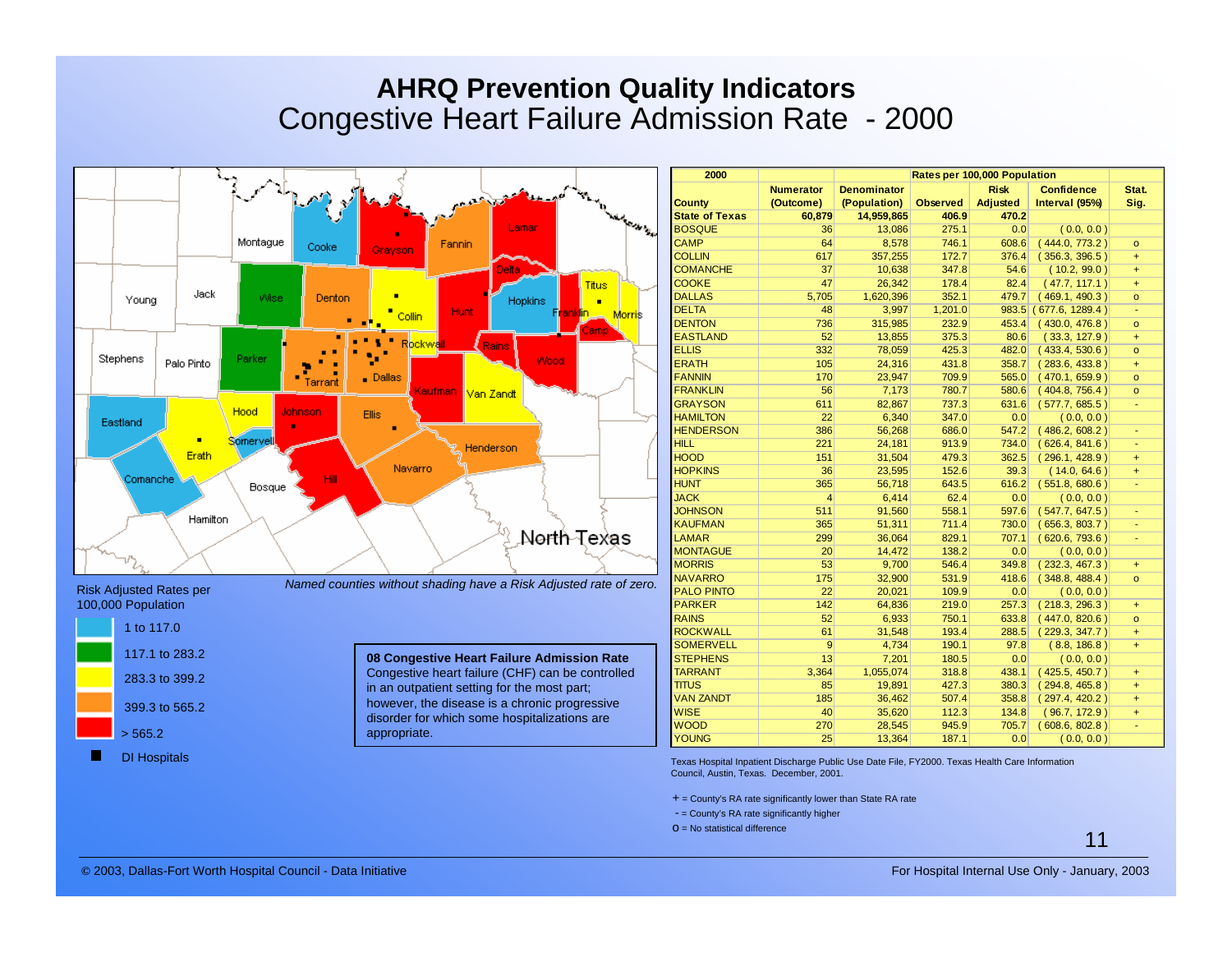|                                |            |           |         |                                                                   |                  |                  | 2001                                                                                           |                  |                    |          | Rates per 100,000 Population |                        |          |
|--------------------------------|------------|-----------|---------|-------------------------------------------------------------------|------------------|------------------|------------------------------------------------------------------------------------------------|------------------|--------------------|----------|------------------------------|------------------------|----------|
|                                |            |           |         |                                                                   |                  |                  |                                                                                                | <b>Numerator</b> | <b>Denominator</b> |          | <b>Risk</b>                  | <b>Confidence</b>      | Stat.    |
|                                |            |           |         |                                                                   |                  |                  | <b>County</b>                                                                                  | (Outcome)        | (Population)       | Observed | <b>Adjusted</b>              | Interval (95%)         | Sig.     |
|                                |            |           |         |                                                                   |                  |                  | <b>State of Texas</b>                                                                          | 63,522           | 15,229,570         | 417.1    | 480.8                        |                        |          |
|                                |            | Montague  |         |                                                                   | Lamar            | <b>CALL CALL</b> | <b>BOSQUE</b>                                                                                  | 22               | 13,338             | 164.9    | 0.0                          | (0.0, 0.0)             |          |
|                                |            |           | Cooke   | Fannini<br>Grayson                                                |                  |                  | <b>CAMP</b>                                                                                    | 49               | 8,514              | 575.5    |                              | 437.3 (297.1, 577.5)   | $\circ$  |
|                                |            |           |         |                                                                   |                  |                  | <b>COLLIN</b>                                                                                  | 687              | 387,199            | 177.4    |                              | 378.7 (359.4, 398.0)   | $+$      |
|                                |            |           |         |                                                                   |                  |                  | <b>COMANCHE</b>                                                                                | 40               | 10,452             | 382.7    |                              | 87.5 (30.8, 144.2)     | $+$      |
|                                |            |           |         |                                                                   |                  | <b>Titus</b>     | <b>COOKE</b>                                                                                   | 62               | 26,841             | 231.0    |                              | $141.8$ (96.8, 186.8)  | $+$      |
| Young                          | Jack       | Wise      | Denton  |                                                                   |                  |                  | <b>DALLAS</b>                                                                                  | 5,892            | 1,636,136          | 360.1    |                              | 488.1 (477.4, 498.8)   | $\Omega$ |
|                                |            |           |         | Hunt<br>Collin                                                    | Hopkins          |                  | <b>DELTA</b>                                                                                   | 31               | 4,008              | 773.4    |                              | $576.6$ (342.2, 811.0) | $\circ$  |
|                                |            |           |         |                                                                   |                  | Camp             | <b>DENTON</b>                                                                                  | 734              | 335,935            | 218.5    |                              | 438.4 (416.1, 460.7)   | $+$      |
|                                |            |           | Tarrant |                                                                   |                  |                  | <b>EASTLAND</b>                                                                                | 38               | 13,717             | 277.0    | 0.0                          | (0.0, 0.0)             |          |
|                                |            | Parker    |         |                                                                   | Rains<br>Wood    |                  | <b>ELLIS</b>                                                                                   | 346              | 80,840             | 428.0    |                              | 487.0 (439.0, 535.0)   | $\circ$  |
| Stephens                       | Palo Pinto |           |         |                                                                   |                  |                  | <b>ERATH</b>                                                                                   | 85               | 24,291             | 349.9    |                              | 269.7 (204.5, 334.9)   | $+$      |
|                                |            |           |         | Dallas                                                            |                  |                  | <b>FANNIN</b>                                                                                  | 176              | 24,055             | 731.7    |                              | 591.8 (494.9, 688.7)   |          |
|                                |            |           |         | Kaufman                                                           |                  |                  | <b>FRANKLIN</b>                                                                                | 39               | 7,346              | 530.9    |                              | $331.8$ (200.3, 463.3) | $+$      |
|                                |            |           | Johnson |                                                                   |                  |                  | <b>GRAYSON</b>                                                                                 | 595              | 84,450             | 704.6    |                              | $603.0$ (550.8, 655.2) |          |
| Eastland                       |            | Hood      |         | <b>Ellis</b>                                                      | Van Zandt        |                  | <b>HAMILTON</b>                                                                                | 13               | 6,188              | 210.1    | 0.0                          | (0.0, 0.0)             |          |
|                                |            |           |         |                                                                   |                  |                  | <b>HENDERSON</b>                                                                               | 334              | 57,161             | 584.3    |                              | 451.5 (396.5, 506.5)   | $\circ$  |
|                                |            | Somervell |         |                                                                   | <b>Henderson</b> |                  | <b>HILL</b>                                                                                    | 193              | 24,528             | 786.9    |                              | $611.0$ (513.5, 708.5) |          |
|                                | Erath      |           |         |                                                                   |                  |                  | <b>HOOD</b>                                                                                    | 179              | 32,775             | 546.1    |                              | 429.0 (358.2, 499.8)   | $\circ$  |
|                                |            |           | Hill    | Navarro                                                           |                  |                  | <b>HOPKINS</b>                                                                                 | 38               | 23,693             | 160.4    | 52.8                         | (23.5, 82.1)           | $+$      |
|                                |            |           |         |                                                                   |                  |                  | <b>HUNT</b>                                                                                    | 388              | 57,385             | 676.1    |                              | 654.7 (588.7, 720.7)   |          |
| Comanche                       |            | Bosque    |         |                                                                   |                  |                  | <b>JACK</b>                                                                                    | 8 <sup>1</sup>   | 6,436              | 124.3    | 0.0                          | (0.0, 0.0)             |          |
|                                |            |           |         |                                                                   |                  |                  | <b>JOHNSON</b>                                                                                 | 494              | 94,591             | 522.2    |                              | $560.7$ (513.1, 608.3) |          |
|                                | Hamilton   |           |         |                                                                   |                  |                  | <b>KAUFMAN</b>                                                                                 | 361              | 53,869             | 670.1    |                              | $695.0$ (624.8, 765.2) |          |
|                                |            |           |         |                                                                   |                  | .Nortĥ-Tex̀as    | <b>LAMAR</b>                                                                                   | 272              | 36,085             | 753.8    |                              | $633.5$ (551.6, 715.4) |          |
|                                |            |           |         |                                                                   |                  |                  | <b>MONTAGUE</b>                                                                                | 16               | 14,491             | 110.4    | 0.0                          | (0.0, 0.0)             |          |
|                                |            |           |         |                                                                   |                  |                  | <b>MORRIS</b>                                                                                  | 31               | 9,840              | 315.1    | 124.5                        | (54.8, 194.2)          | $+$      |
|                                |            |           |         |                                                                   |                  |                  | <b>NAVARRO</b>                                                                                 | 204              | 33,351             | 611.7    |                              | $506.8$ (430.6, 583.0) | $\Omega$ |
| <b>Risk Adjusted Rates per</b> |            |           |         | Named counties without shading have a Risk Adjusted rate of zero. |                  |                  | <b>PALO PINTO</b>                                                                              | 29               | 20,097             | 144.3    | 6.7                          | (0.0, 18.0)            | $+$      |
| 100,000 Population             |            |           |         |                                                                   |                  |                  | <b>PARKER</b>                                                                                  | 146              | 67,286             | 217.0    |                              | 255.1 (217.0, 293.2)   | $+$      |
|                                |            |           |         |                                                                   |                  |                  | <b>RAINS</b>                                                                                   | 50               | 7,513              | 665.6    |                              | $554.1$ (386.2, 722.0) | $\circ$  |
| 1 to 117.0                     |            |           |         |                                                                   |                  |                  | <b>ROCKWALL</b>                                                                                | 82               | 34,487             | 237.8    |                              | 335.7 (274.7, 396.7)   | $+$      |
|                                |            |           |         |                                                                   |                  |                  | <b>SOMERVELL</b>                                                                               | 6                | 4,908              | 122.2    | 17.1                         | (0.0, 53.7)            | $+$      |
| 117.1 to 283.2                 |            |           |         | 08 Congestive Heart Failure Admission Rate                        |                  |                  | <b>STEPHENS</b>                                                                                | 9                | 7,074              | 127.2    | 0.0                          | (0.0, 0.0)             |          |
|                                |            |           |         | Congestive heart failure (CHF) can be controlled                  |                  |                  | <b>TARRANT</b>                                                                                 | 3,620            | 1,078,446          | 335.7    |                              | 454.6 (441.9, 467.3)   | $+$      |
| 283.3 to 399.2                 |            |           |         | in an outpatient setting for the most part;                       |                  |                  | <b>TITUS</b>                                                                                   | 21               | 19,818             | 106.0    | 60.8                         | (26.5, 95.1)           | $+$      |
|                                |            |           |         |                                                                   |                  |                  | <b>VAN ZANDT</b>                                                                               | 216              | 37,362             | 578.1    |                              | 435.1 (368.4, 501.8)   | $\circ$  |
| 399.3 to 565.2                 |            |           |         | however, the disease is a chronic progressive                     |                  |                  | <b>WISE</b>                                                                                    | 36               | 37,039             | 97.2     |                              | $128.7$ (92.2, 165.2)  | $+$      |
|                                |            |           |         | disorder for which some hospitalizations are                      |                  |                  | <b>WOOD</b>                                                                                    | 244              | 29,120             | 837.9    |                              | $599.9$ (511.2, 688.6) |          |
| > 565.2                        |            |           |         | appropriate.                                                      |                  |                  | <b>YOUNG</b>                                                                                   | 22               | 13,219             | 166.4    | 0.0                          | (0.0, 0.0)             |          |
| <b>DI Hospitals</b>            |            |           |         |                                                                   |                  |                  | Texas Hospital Inpatient Discharge Public Use Date File, FY2001, Texas Health Care Information |                  |                    |          |                              |                        |          |

Texas Hospital Inpatient Discharge Public Use Date File, FY2001. Texas Health Care Information Council, Austin, Texas. December, 2002.

- + = County's RA rate significantly lower than State RA rate
- = County's RA rate significantly higher
- o = No statistical difference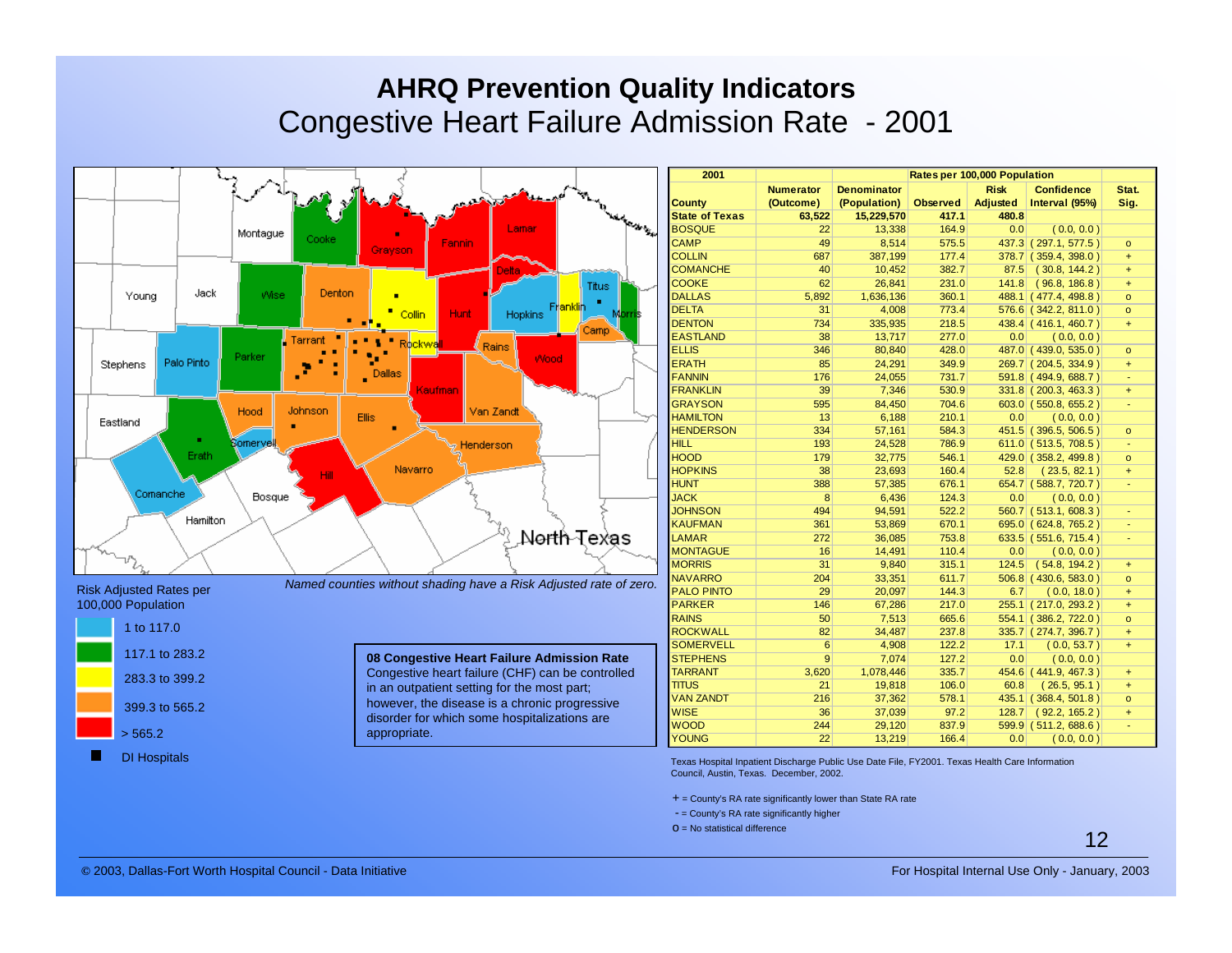|                                |            |          |                               |                                                      |                                                                   | 2002                  |                  |                                                                                                |                 | Rates per 100,000 Population |                   |         |
|--------------------------------|------------|----------|-------------------------------|------------------------------------------------------|-------------------------------------------------------------------|-----------------------|------------------|------------------------------------------------------------------------------------------------|-----------------|------------------------------|-------------------|---------|
|                                |            |          |                               |                                                      |                                                                   |                       | <b>Numerator</b> | <b>Denominator</b>                                                                             |                 | <b>Risk</b>                  | <b>Confidence</b> | Stat.   |
|                                |            |          |                               |                                                      |                                                                   | <b>County</b>         | (Outcome)        | (Population)                                                                                   | <b>Observed</b> | <b>Adjusted</b>              | Interval (95%)    | Sig.    |
|                                |            |          |                               |                                                      |                                                                   | <b>State of Texas</b> | 64,436           | 15,678,989                                                                                     | 411.0           | 504.7                        |                   |         |
|                                |            |          |                               |                                                      | <b>Belgium</b>                                                    | <b>BOSQUE</b>         | 19               | 13,430                                                                                         | 141.5           | 0.0                          | (0.0, 0.0)        |         |
|                                |            | Montague | Cooke <sup>®</sup><br>Grayson | Lamar                                                |                                                                   | <b>CAMP</b>           | 72               | 8,511                                                                                          | 845.9           | 753.0                        | (569.3, 936.7)    |         |
|                                |            |          |                               | Fannini                                              |                                                                   | <b>COLLIN</b>         | 734              | 407,343                                                                                        | 180.2           | 418.3                        | (398.5, 438.1)    |         |
|                                |            |          |                               |                                                      |                                                                   | <b>COMANCHE</b>       | 53               | 10,189                                                                                         | 520.2           | 238.9                        | (144.1, 333.7)    | $+$     |
|                                |            |          |                               |                                                      |                                                                   | <b>COOKE</b>          | 72               | 27,637                                                                                         | 260.5           | 179.4                        | (129.5, 229.3)    | $+$     |
| Young                          | Jack       | Wise     | Denton                        | <b>Hunt</b>                                          | Franklin                                                          | <b>DALLAS</b>         | 6,317            | 1,643,801                                                                                      | 384.3           | 542.3                        | (531.1, 553.5)    |         |
|                                |            |          | Collin                        | <b>Hopkins</b>                                       | Titus Morris                                                      | DELTA                 | 43               | 4,042                                                                                          | 1,063.7         | 955.5                        | (655.6, 1255.4)   |         |
|                                |            |          |                               |                                                      |                                                                   | <b>DENTON</b>         | 747              | 353,299                                                                                        | 211.4           | 469.3                        | (446.8, 491.8)    | $+$     |
|                                |            |          |                               |                                                      | Camp                                                              | <b>EASTLAND</b>       | 42               | 13,945                                                                                         | 301.2           | 41.8                         | (7.9, 75.7)       | $+$     |
|                                |            |          | Rockwal                       | <b>Rains</b>                                         | Wood                                                              | <b>ELLIS</b>          | 376              | 85,378                                                                                         | 440.4           | 553.5                        | (503.7, 603.3)    | $\circ$ |
| Stephens                       | Palo Pinto | Parker   | Dallas                        |                                                      |                                                                   | <b>ERATH</b>          | 94               | 24,840                                                                                         | 378.4           | 351.0                        | (277.5, 424.5)    | $+$     |
|                                |            |          |                               |                                                      |                                                                   | <b>FANNIN</b>         | 189              | 24,427                                                                                         | 773.7           | 705.1                        | (600.2, 810.0)    |         |
|                                |            |          |                               | Kaufman Van Zandt                                    |                                                                   | <b>FRANKLIN</b>       | 53               | 7.503                                                                                          | 706.3           | 541.8                        | (375.7, 707.9)    | $\circ$ |
|                                |            | Hood     |                               |                                                      |                                                                   | <b>GRAYSON</b>        | 552              | 85,244                                                                                         | 647.5           | 579.4                        | (528.4, 630.4)    |         |
| Eastland                       | Erath      | lohnson. | <b>Ellis</b>                  |                                                      |                                                                   | <b>HAMILTON</b>       | 14               | 6,224                                                                                          | 224.9           | 0.0                          | (0.0, 0.0)        |         |
|                                |            |          |                               |                                                      |                                                                   | <b>HENDERSON</b>      | 371              | 57,676                                                                                         | 643.2           | 502.5                        | (444.8, 560.2)    | $\circ$ |
|                                | п          | Somervel |                               | Henderson                                            |                                                                   | <b>HILL</b>           | 179              | 25,148                                                                                         | 711.8           | 567.6                        | (474.7, 660.5)    | $\circ$ |
|                                |            |          |                               |                                                      |                                                                   | <b>HOOD</b>           | 152              | 34,183                                                                                         | 444.7           | 316.3                        | (256.8, 375.8)    | $+$     |
| :omanch                        |            |          | Navarro<br>Hill               |                                                      |                                                                   | <b>HOPKINS</b>        | 27               | 24,081                                                                                         | 112.1           | 18.6                         | (1.4, 35.8)       | $+$     |
|                                |            | Bosque   |                               |                                                      |                                                                   | <b>HUNT</b>           | 377              | 58,713                                                                                         | 642.1           | 664.0                        | (598.3, 729.7)    |         |
|                                |            |          |                               |                                                      |                                                                   | <b>JACK</b>           | 12               | 6,865                                                                                          | 174.8           | 101.4                        | (26.1, 176.7)     | $+$     |
|                                |            |          |                               |                                                      |                                                                   | <b>JOHNSON</b>        | 536              | 98,667                                                                                         | 543.2           | 641.1                        | (591.3, 690.9)    |         |
|                                | Hamilton   |          |                               |                                                      |                                                                   | KAUFMAN               | 370              | 56,241                                                                                         | 657.9           | 746.0                        | (674.9, 817.1)    |         |
|                                |            |          |                               |                                                      | .Ne <del>rth</del> -Texas                                         | <b>LAMAR</b>          | 274              | 36,376                                                                                         | 753.2           | 639.0                        | (557.1, 720.9)    |         |
|                                |            |          |                               |                                                      |                                                                   | <b>MONTAGUE</b>       | 24               | 14,659                                                                                         | 163.7           | 0.0                          | (0.0, 0.0)        |         |
|                                |            |          |                               |                                                      |                                                                   | <b>MORRIS</b>         | 48               | 9,993                                                                                          | 480.3           | 329.9                        | (217.5, 442.3)    | $+$     |
|                                |            |          |                               |                                                      |                                                                   | <b>NAVARRO</b>        | 211              | 34,083                                                                                         | 619.1           | 571.7                        | (491.7, 651.7)    | $\circ$ |
| <b>Risk Adjusted Rates per</b> |            |          |                               |                                                      | Named counties without shading have a Risk Adjusted rate of zero. | <b>PALO PINTO</b>     | 14               | 20,341                                                                                         | 68.8            | 0.0                          | (0.0, 0.0)        |         |
| 100,000 Population             |            |          |                               |                                                      |                                                                   | <b>PARKER</b>         | 196              | 70,020                                                                                         | 279.9           | 352.3                        | (308.4, 396.2)    | $+$     |
|                                |            |          |                               |                                                      |                                                                   | <b>RAINS</b>          | 47               | 7,891                                                                                          | 595.6           | 551.9                        | (388.4, 715.4)    | $\circ$ |
| 1 to 117.0                     |            |          |                               |                                                      |                                                                   | <b>ROCKWALL</b>       | $101$            | 36,507                                                                                         | 276.7           | 412.1                        | (346.4, 477.8)    | $+$     |
|                                |            |          |                               |                                                      |                                                                   | <b>SOMERVELL</b>      | 3 <sup>1</sup>   | 5,302                                                                                          | 56.6            | 0.0                          | (0.0, 0.0)        |         |
| 117.1 to 283.0                 |            |          |                               |                                                      |                                                                   | <b>STEPHENS</b>       | 12               | 7,187                                                                                          | 167.0           | 0.0                          | (0.0, 0.0)        |         |
|                                |            |          |                               |                                                      |                                                                   | <b>TARRANT</b>        | 3,682            | 1,099,370                                                                                      | 334.9           | 482.2                        | (469.3, 495.1)    | $+$     |
| 283.3 to 399.2                 |            |          |                               | 08 Congestive Heart Failure Admission Rate           |                                                                   | <b>TITUS</b>          | 25               | 19,781                                                                                         | 126.4           | 101.8                        | (57.4, 146.2)     | $+$     |
|                                |            |          |                               | Congestive heart failure (CHF) can be controlled     |                                                                   | <b>VAN ZANDT</b>      | 196              | 37,894                                                                                         | 517.2           | 395.3                        | (332.1, 458.5)    | $+$     |
| 399.3 to 565.2                 |            |          |                               | in an outpatient setting for the most part; however, |                                                                   | <b>WISE</b>           | 30 <sup>°</sup>  | 38,498                                                                                         | 77.9            | 149.7                        | (111.1, 188.3)    | $+$     |
|                                |            |          |                               | the disease is a chronic progressive disorder for    |                                                                   | <b>WOOD</b>           | 225              | 29,859                                                                                         | 753.5           | 542.5                        | (459.2, 625.8)    | $\circ$ |
| > 565.2                        |            |          |                               | which some hospitalizations are appropriate.         |                                                                   | <b>YOUNG</b>          | $\overline{9}$   | 13,408                                                                                         | 67.1            | 0.0                          | (0.0, 0.0)        |         |
|                                |            |          |                               |                                                      |                                                                   |                       |                  |                                                                                                |                 |                              |                   |         |
| <b>DI Hospitals</b>            |            |          |                               |                                                      |                                                                   |                       |                  | Texas Hospital Inpatient Discharge Public Use Date File, FY2002. Texas Health Care Information |                 |                              |                   |         |

Council, Austin, Texas. December, 2003.

+ = County's RA rate significantly lower than State RA rate

- = County's RA rate significantly higher

o = No statistical difference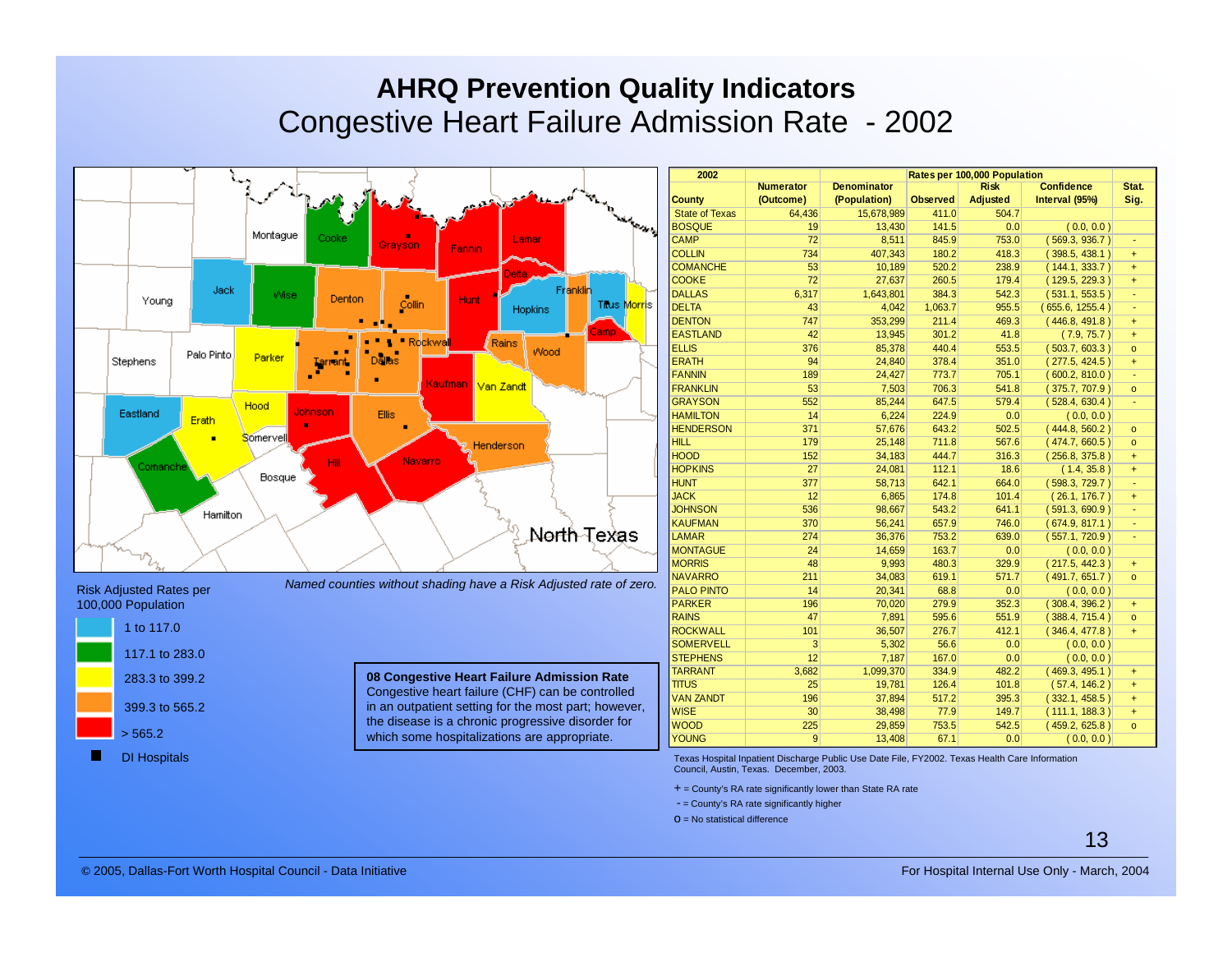|                                | 240           |             |              |                           |                                                                   |              | 2003 (PQI 08)         |                 |              |                 | Rates per 100,000 Cases |                     |          |
|--------------------------------|---------------|-------------|--------------|---------------------------|-------------------------------------------------------------------|--------------|-----------------------|-----------------|--------------|-----------------|-------------------------|---------------------|----------|
|                                |               |             |              |                           |                                                                   |              |                       | Numerator       | Denominator  |                 | <b>Risk</b>             | Confidence Interval | Stat.    |
|                                |               |             |              |                           |                                                                   |              | County                | (Outcome)       | (Population) | <b>Observed</b> | Adjusted                | (95%)               | Sig.     |
|                                |               |             |              |                           |                                                                   | <b>Sugar</b> | <b>State of Texas</b> | 66,822          | 15,882,253   | 420.7           | 504.5                   |                     |          |
|                                | Montague      |             |              |                           | Lamar                                                             |              | <b>BOSQUE</b>         | 21              | 13,486       | 155.7           | 0.0                     | (0.0, 0.0)          |          |
|                                |               | Cooke       | Grayson      | Fannin,                   |                                                                   |              | <b>CAMP</b>           | 80              | 8,567        | 933.8           | 860.3                   | 664.7, 1055.9       |          |
|                                |               |             |              |                           |                                                                   |              | <b>COLLIN</b>         | 911             | 429,184      | 212.3           | 410.7                   | (391.6, 429.8)      | $+$      |
|                                |               |             |              |                           | Delta:                                                            |              | <b>COMANCHE</b>       | 117             | 10,233       | 1,143.3         | 954.4                   | (766.0, 1142.8)     |          |
| Jack                           |               | Denton      | Collin       |                           |                                                                   | Titus        | <b>COOKE</b>          | 60              | 28,036       | 214.0           | 142.7                   | (98.5, 186.9)       | $+$      |
|                                | Wise          |             |              | $\blacksquare$            | Hopkins                                                           |              | <b>DALLAS</b>         | 6,412           | 1,631,345    | 393.0           | 527.8                   | (516.7, 538.9)      |          |
|                                |               |             |              | Hunt                      | Franklin                                                          |              | <b>DELTA</b>          | 32              | 4.172        | 767.1           | 622.7                   | (384.0, 861.4)      | $\Omega$ |
|                                |               |             |              |                           |                                                                   | amt          | <b>DENTON</b>         | 876             | 369,935      | 236.8           | 456.8                   | (435.1, 478.5)      | $+$      |
|                                |               |             | Rockwal      |                           | <i>l</i> Rainsi                                                   |              | <b>EASTLAND</b>       | 26              | 14,031       | 185.3           | 0.0                     | (0.0, 0.0)          |          |
| Palo Pinto                     | Parker        |             |              |                           | Wood                                                              |              | <b>ELLIS</b>          | 367             | 88,785       | 413.4           | 518.2                   | (471.0, 565.4)      | $\circ$  |
|                                |               | Đ           |              |                           |                                                                   |              | <b>ERATH</b>          | 97              | 24,993       | 388.7           | 376.7                   | (300.8, 452.6)      | $+$      |
|                                |               | Tarrant     | Dallas       | Kaufman<br>$\blacksquare$ |                                                                   |              | <b>FANNIN</b>         | 171             | 25,024       | 683.3           | 610.2                   | (513.7, 706.7)      |          |
|                                |               |             |              |                           | Van Zandt                                                         |              | <b>FRANKLIN</b>       | 48              | 7.616        | 630.3           | 505.7                   | (346.4, 665.0)      | $\Omega$ |
|                                | Hood          | Johnson     | <b>Ellis</b> |                           |                                                                   |              | <b>GRAY SON</b>       | 568             | 86,204       | 658.9           | 612.4                   | (560.3, 664.5)      |          |
|                                |               |             |              |                           |                                                                   |              | <b>HAMILTON</b>       | 19              | 6,241        | 304.4           | 23.7                    | (0.0, 61.9)         | $+$      |
| п                              |               |             |              | Henderson                 |                                                                   |              | <b>HENDERSON</b>      | 386             | 58,796       | 656.5           | 560.5                   | (500.2, 620.8)      | $\circ$  |
| Erath                          |               |             |              |                           |                                                                   |              | <b>HILL</b>           | 220             | 25,615       | 858.9           | 776.5                   | (669.0, 884.0)      |          |
|                                |               |             | Navarro      |                           |                                                                   |              | <b>HOOD</b>           | 149             | 34.883       | 427.1           | 330.1                   | (269.9, 390.3)      | $+$      |
| Comanche                       |               | <b>Hill</b> |              |                           |                                                                   |              | <b>HOPKINS</b>        | 37              | 24,315       | 152.2           | 84.1                    | (47.7, 120.5)       | $+$      |
|                                | <b>Bosque</b> |             |              |                           |                                                                   |              | <b>HUNT</b>           | 362             | 59,959       | 603.7           | 630.8                   | (567.4, 694.2)      |          |
|                                |               |             |              |                           |                                                                   |              | <b>JACK</b>           | 12              | 6,916        | 173.5           | 135.9                   | (49.1, 222.7)       | $+$      |
| Hamilton                       |               |             |              |                           |                                                                   |              | <b>JOHNSON</b>        | 564             | 100,860      | 559.2           | 664.9                   | (614.7, 715.1)      |          |
|                                |               |             |              |                           | .North-Texas                                                      |              | <b>KAUFMAN</b>        | 390             | 59,40'       | 656.6           | 750.8                   | (681.4, 820.2)      |          |
|                                |               |             |              |                           | <b>PQI 08</b>                                                     |              | <b>LAMAR</b>          | 260             | 36,763       | 707.2           | 619.4                   | (539.2, 699.6)      | ÷.       |
|                                |               |             |              |                           |                                                                   |              | <b>MONTAGUE</b>       | 21              | 14,900       | 140.9           | 0.0                     | (0.0, 0.0)          |          |
|                                |               |             |              |                           |                                                                   |              | <b>MORRIS</b>         | 64              | 10,014       | 639.1           | 507.3                   | (368.2, 646.4)      | $\circ$  |
|                                |               |             |              |                           |                                                                   |              | <b>NAVARRO</b>        | 216             | 34,415       | 627.6           | 596.6                   | (515.2, 678.0)      |          |
| <b>Risk Adjusted Rates per</b> |               |             |              |                           | Named counties without shading have a Risk Adjusted rate of zero. |              | <b>PALO PINTO</b>     | $\overline{22}$ | 20,368       | 108.0           | 2.9                     | (0.0, 10.3)         | $+$      |
| 100,000 Population             |               |             |              |                           |                                                                   |              | <b>PARKER</b>         | 210             | 72,541       | 289.5           | 361.6                   | (317.9, 405.3)      | $+$      |
|                                |               |             |              |                           |                                                                   |              | <b>RAINS</b>          | 38              | 8,472        | 448.5           | 396.8                   | (262.9, 530.7)      | $\circ$  |
| 1 to 117.0                     |               |             |              |                           |                                                                   |              | <b>ROCKWALL</b>       | 106             | 39,433       | 268.8           | 394.3                   | (332.4, 456.2)      | $+$      |
|                                |               |             |              |                           |                                                                   |              | <b>SOMERVELL</b>      |                 | 5,416        | 166.2           | 139.0                   | (39.8, 238.2)       | $+$      |
| 117.1 to 283.0                 |               |             |              |                           | 08 Congestive Heart Failure Admission Rate                        |              | <b>STEPHENS</b>       | 6               | 7,147        | 84.0            | 0.0                     | (0.0, 0.0)          |          |
|                                |               |             |              |                           |                                                                   |              | <b>TARRANT</b>        | 3,688           | 1,118,382    | 329.8           | 456.1                   | (443.6, 468.6)      | $+$      |
| 283.3 to 399.2                 |               |             |              |                           | Congestive heart failure (CHF) can be controlled                  |              | <b>TITUS</b>          | 40              | 19,796       | 202.7           | 198.5                   | (136.5, 260.5)      | $+$      |
|                                |               |             |              |                           | in an outpatient setting for the most part; however,              |              | <b>VAN ZANDT</b>      | 209             | 38,329       | 545.3           | 458.6                   | (391.0, 526.2)      | $\circ$  |
| 399.3 to 565.2                 |               |             |              |                           | the disease is a chronic progressive disorder for                 |              | <b>WISE</b>           | 58              | 39,967       | 145.7           | 209.0                   | (164.2, 253.8)      | $+$      |
|                                |               |             |              |                           | which some hospitalizations are appropriate.                      |              | <b>WOOD</b>           | 235             | 30,845       | 761.9           | 599.1                   | (513.0, 685.2)      |          |
| > 565.2                        |               |             |              |                           |                                                                   |              | <b>YOUNG</b>          | 15              | 13,604       | 110.3           | 0.0                     | (0.0, 0.0)          |          |

Texas Hospital Inpatient Discharge Public Use Date File, FY2002. Texas Health Care Information Council, Austin, Texas. December, 2003.

+ = County's RA rate significantly lower than State RA rate

- = County's RA rate significantly higher

o = No statistical difference

DI Hospitals

ш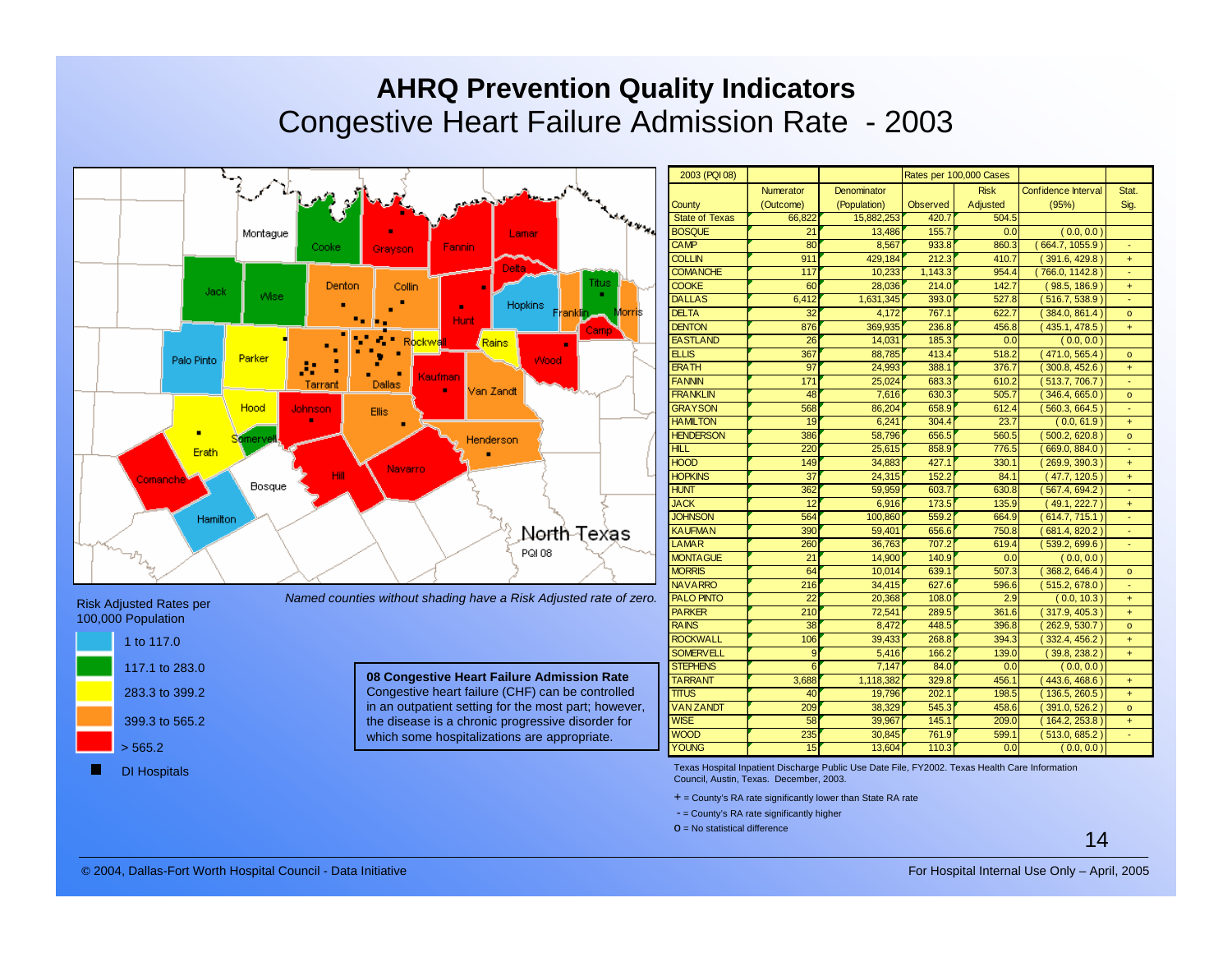# Prevention Quality Indicators Used in Community Health Assessments

http://www.dfwhc.org/About+DFWHC/NeedsAssessment.asp

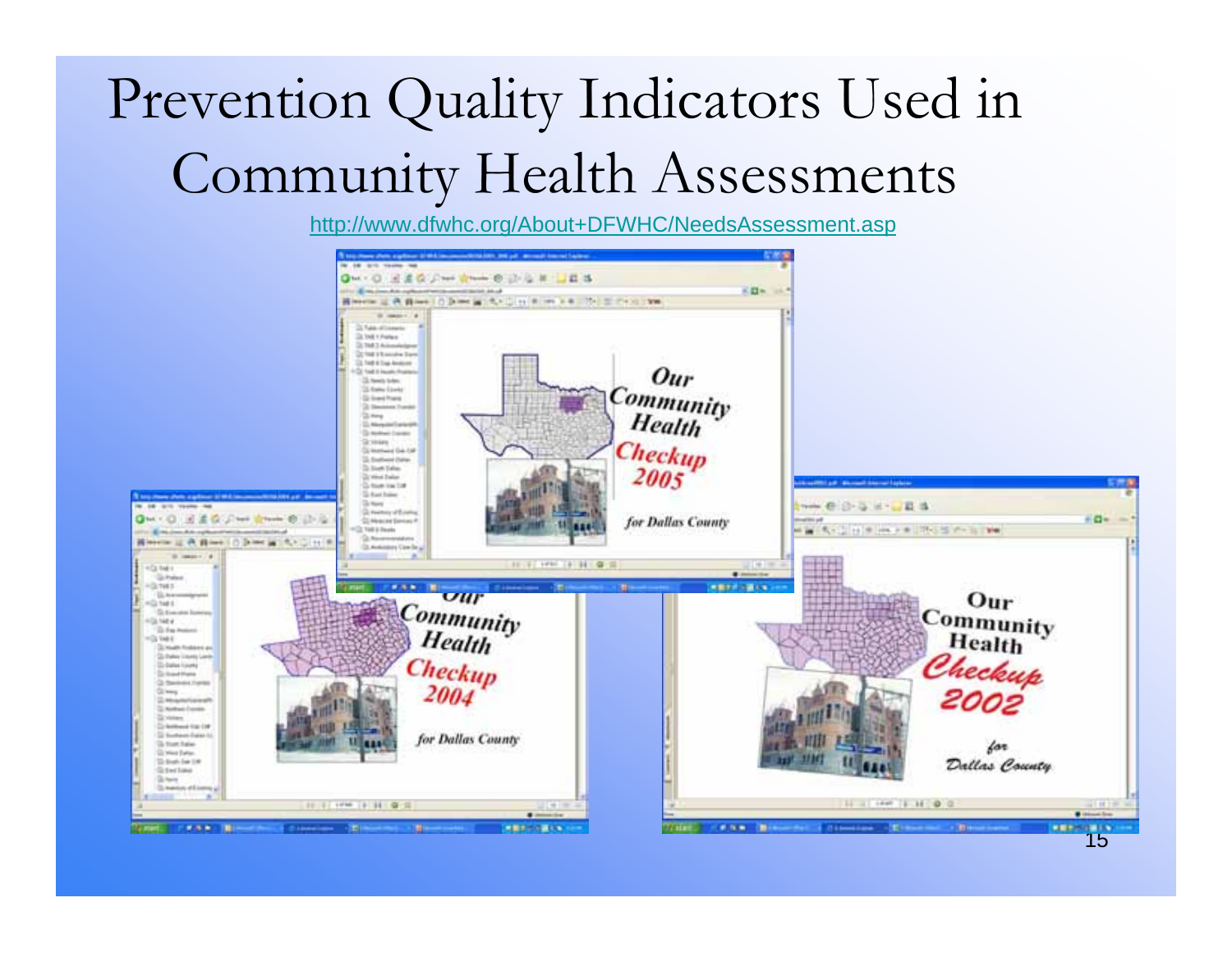New Project Focus: MRSA in North Texas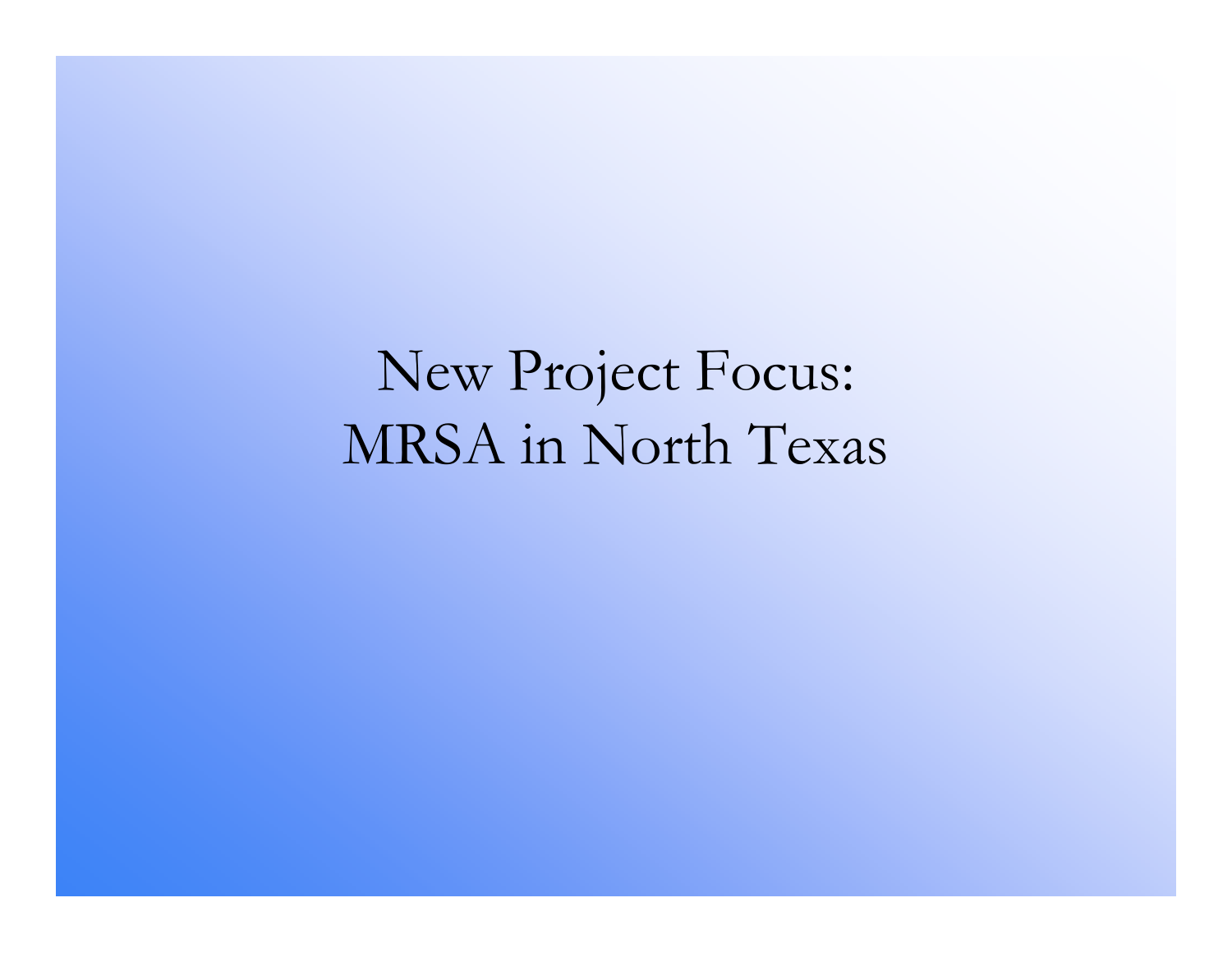## **DFWHC North Texas MRSA to Staph Ratios Inpatient Admissions**



Dallas-Fort Worth Hospital Council, Inc.

250 Decker Drive, Irving, Texas 75062

**DFWHC**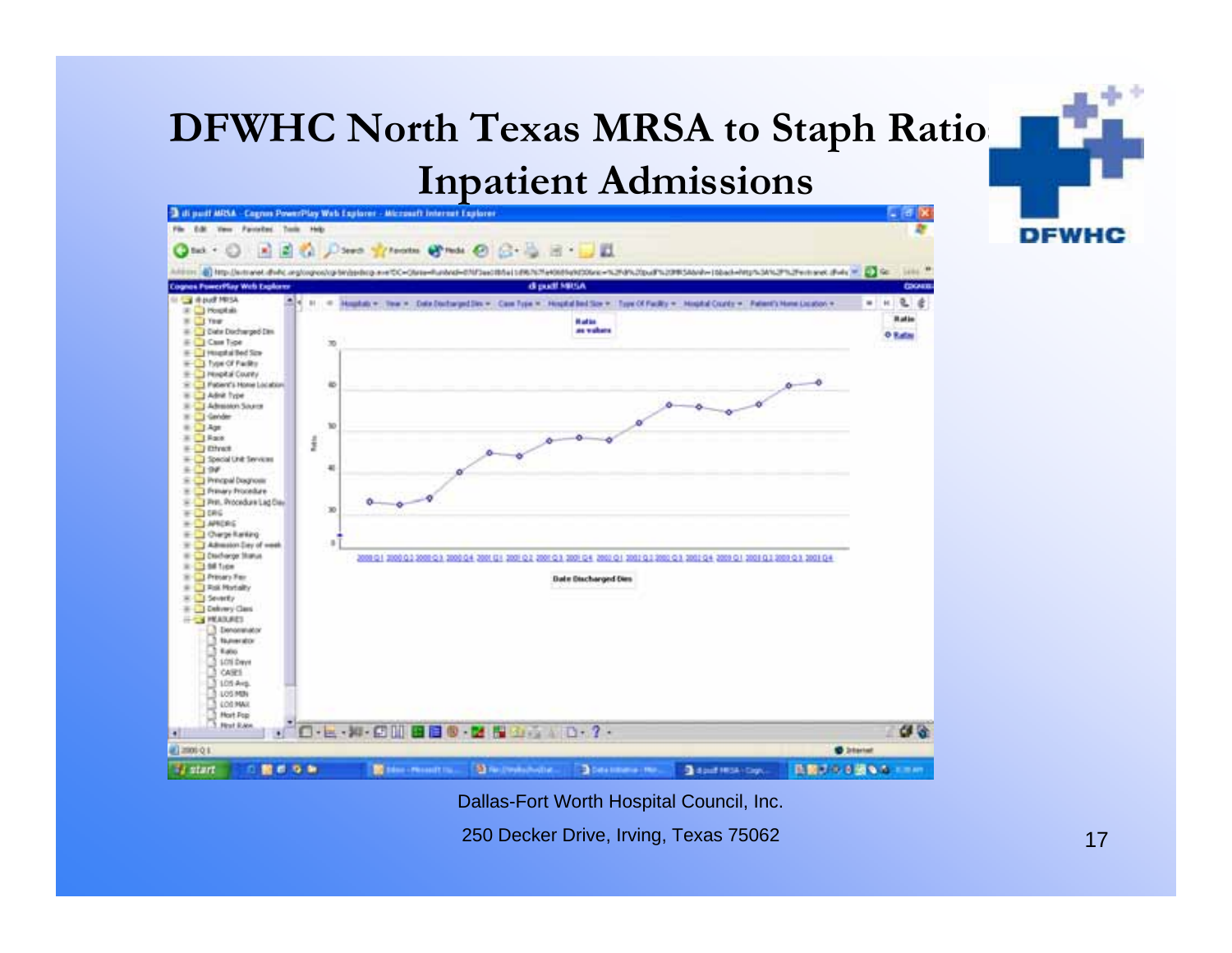### **Proportion of S. aureus Nosocomial Infections Resistant to Oxacillin (MRSA) Among Intensive Care Unit Patients, 1989-2003\***



\*Source: NNIS System, data for 2003 are incomplete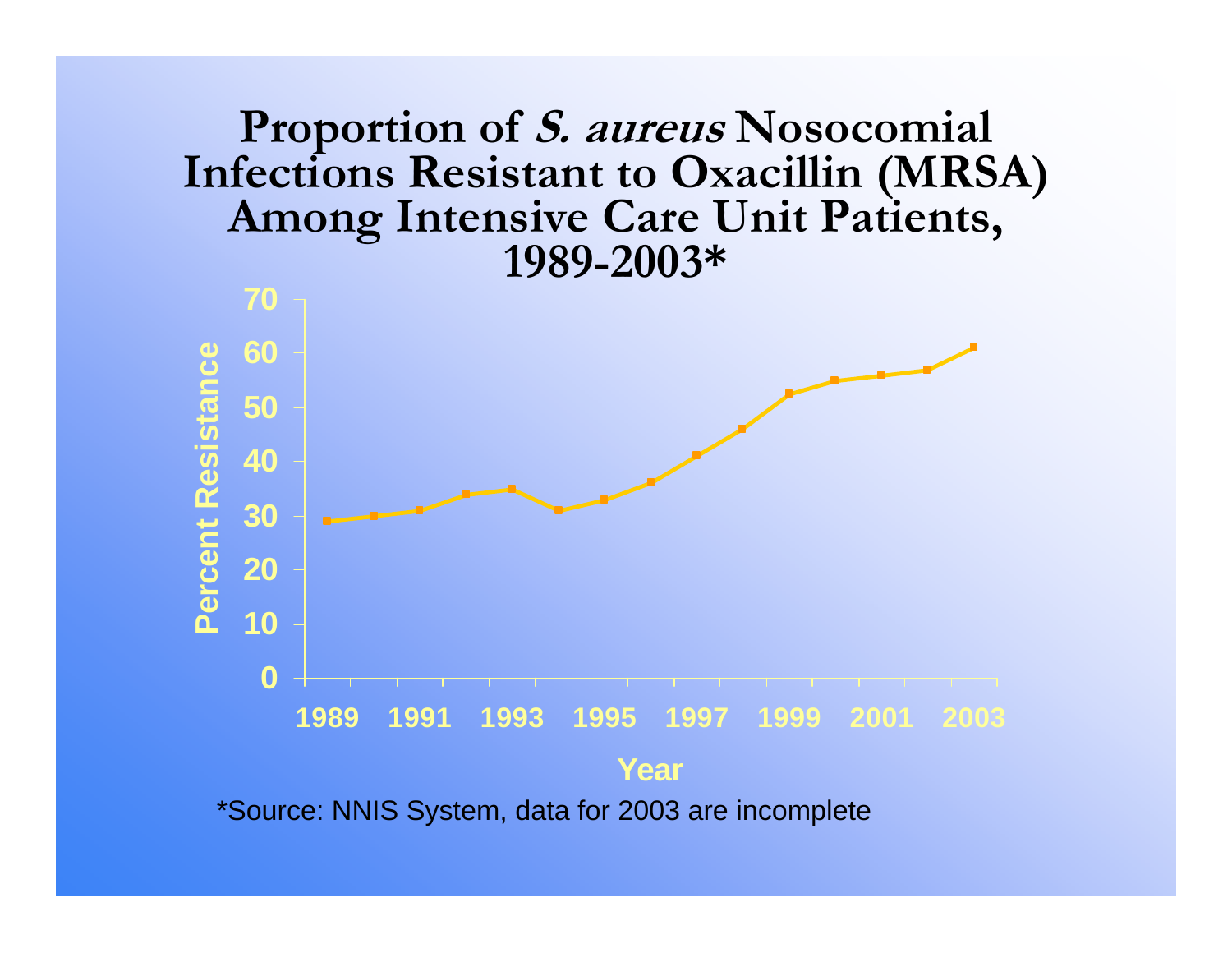

## Geo-map Trending of the MRSA Infections in Hospital Discharge Data

Dallas-Fort Worth Hospital Council, Inc. 250 Decker Drive, Irving, Texas 75062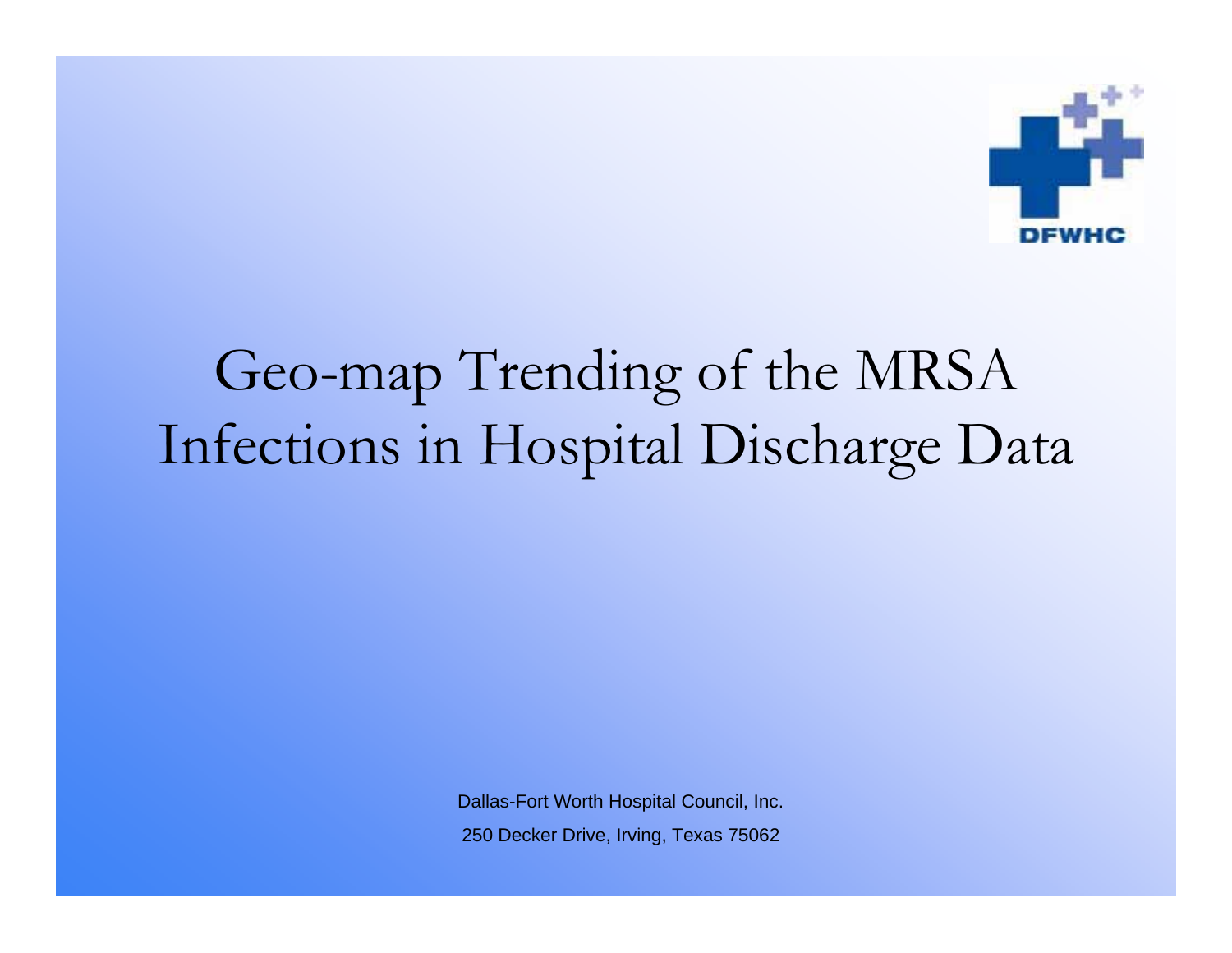### **Patient Admissions w/Staph, by ZIP 2000**

### Û **Lonnie CLAY** COOKE **CONSUL** MONTAGUE **ГАНИМ ARCHER** ß DELTA **JACK DENTON** WISE -YOUNG HUNT **COLLEG BORRINS ROCKWAL RAINS WOOD** PARKER **TANKING** ht. 100.1/49 **STEPHENS PALO PINTO** KAUFMAN **VANZANDT** HOOD **EASTLAND COLINSOR HOURS SMITH ERATH** SOMERVELL **HENRERSON** HILL **MAVARRO** СОМАНСИЕ **BOSOUE ANDERSON**

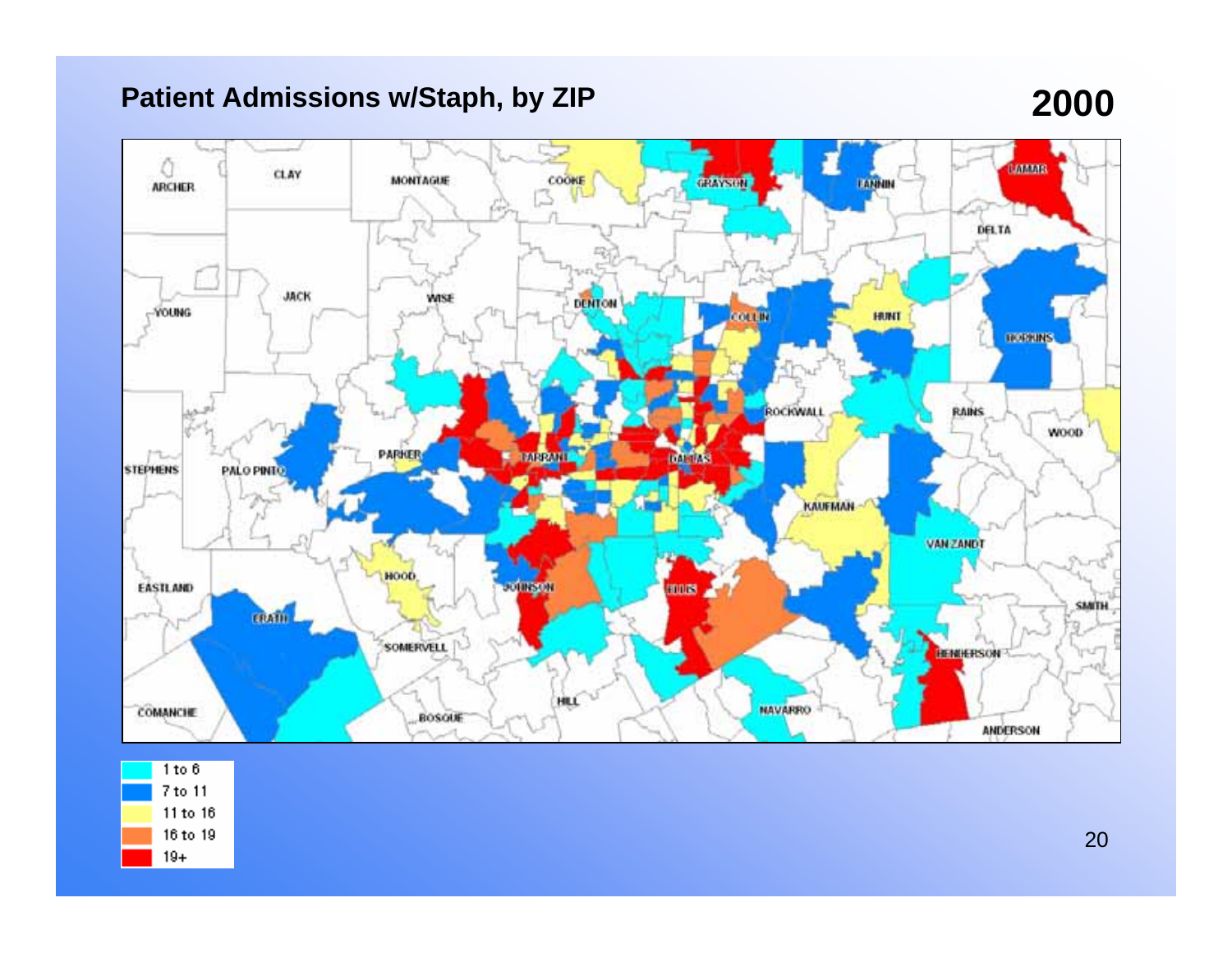### **Patient Admissions w/Staph, by ZIP 2003**

### Q **I AMAR** CLAY MONTAGUE **CEPTING** COONE **EANNIN ARCHER** ß DELTA **JACK** WISE DENTON -YOUNG **KBIZK! COOLER BORRINS RAINS ROCKWALL** WOOD. PARKER **MARRANT** Tur **1001-1745 STEPHENS PALO PINTO** KAUEMAN **VANZANDE** HOOD COLLEGED **BRIDGE** EASTLAND **SMITH CLAIN** SOMERVELL **L HENRERSON** HEL **MAVARRO** COMANCHE **BOSOUE** ANDERSON

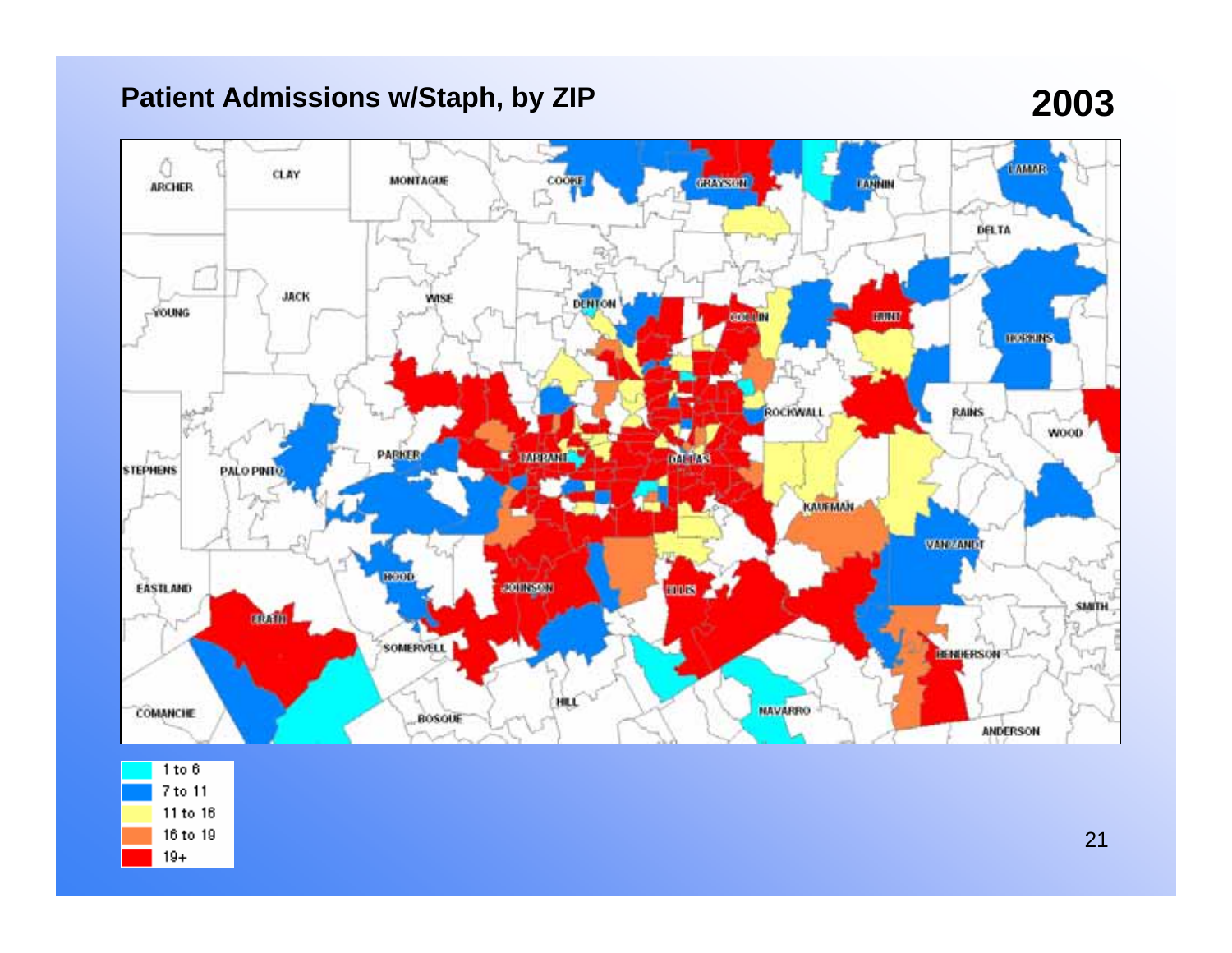### **Patient Admissions w/MRSA, by ZIP 2000**

### Q **LAMAR** CLAY MONTAGUE **GRAYSON** COOKE **ГАНИМ ARCHER** ß DELTA **JACK** DENTON WISE -YOUNG HUNT **COLLIN BORRINS RAINS ROCKWALL** WOOD. PARKER и начин π. **100.1.4% STEPHENS PALO PINTO KAUFMAN** VAN ZANDT HOOD JOHNSON HIB EASTLAND **SMITH** ERATH SOMERVELL **HENDERSON** HEL **MAVARRO** COMANCHE **BOSOUE** ANDERSON

| O to 1  |
|---------|
| 1 to 2  |
| 2 to 4  |
| 4 to 8  |
| 8 to 24 |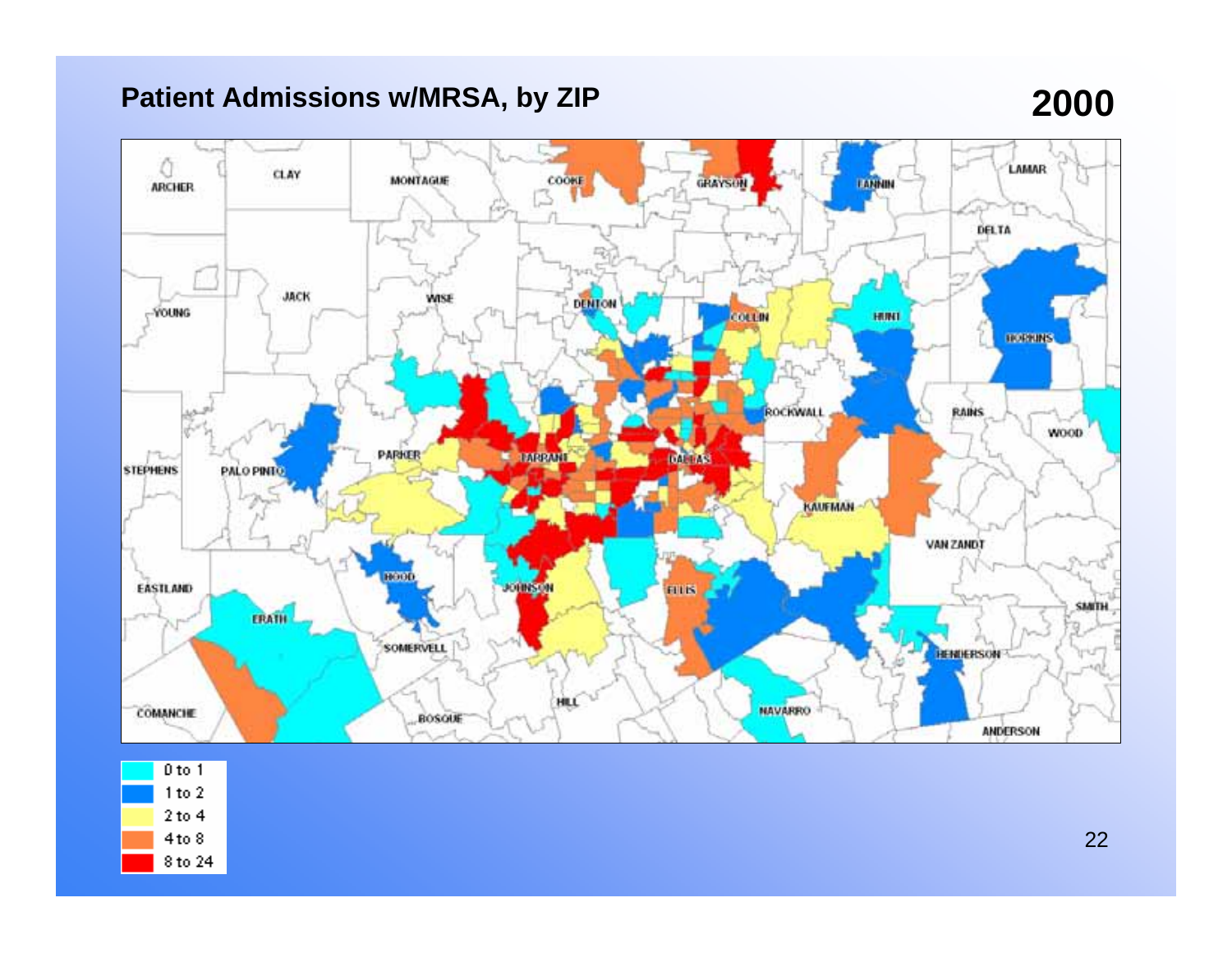### **Patient Admissions w/MRSA, by ZIP 2003**

### سما Q **LAMAR** CLAY MONTAGUE COOKE **GRAYSON FANNIN ARCHER** DELTA JACK WISE DENTON -YOUNG **CONTRACTOR KAZAY HORNINS ROCKWALL RAINS** WOOD. PARKER **ENSINEER IOB. 1759** m **STEPHENS** PALO PINTO **качнылы** VAN ZANDT **HOOD COLLEGE** EASTLAND **HOLDS SMITH EDATA** SOMERVELL **HENRERSON** HEL **MAVARRO** COMANCHE **BOSOUE** ANDERSON

| D to 1  |
|---------|
| 1 to 2  |
| 2 to 4  |
| 4 to 8  |
| 8 to 24 |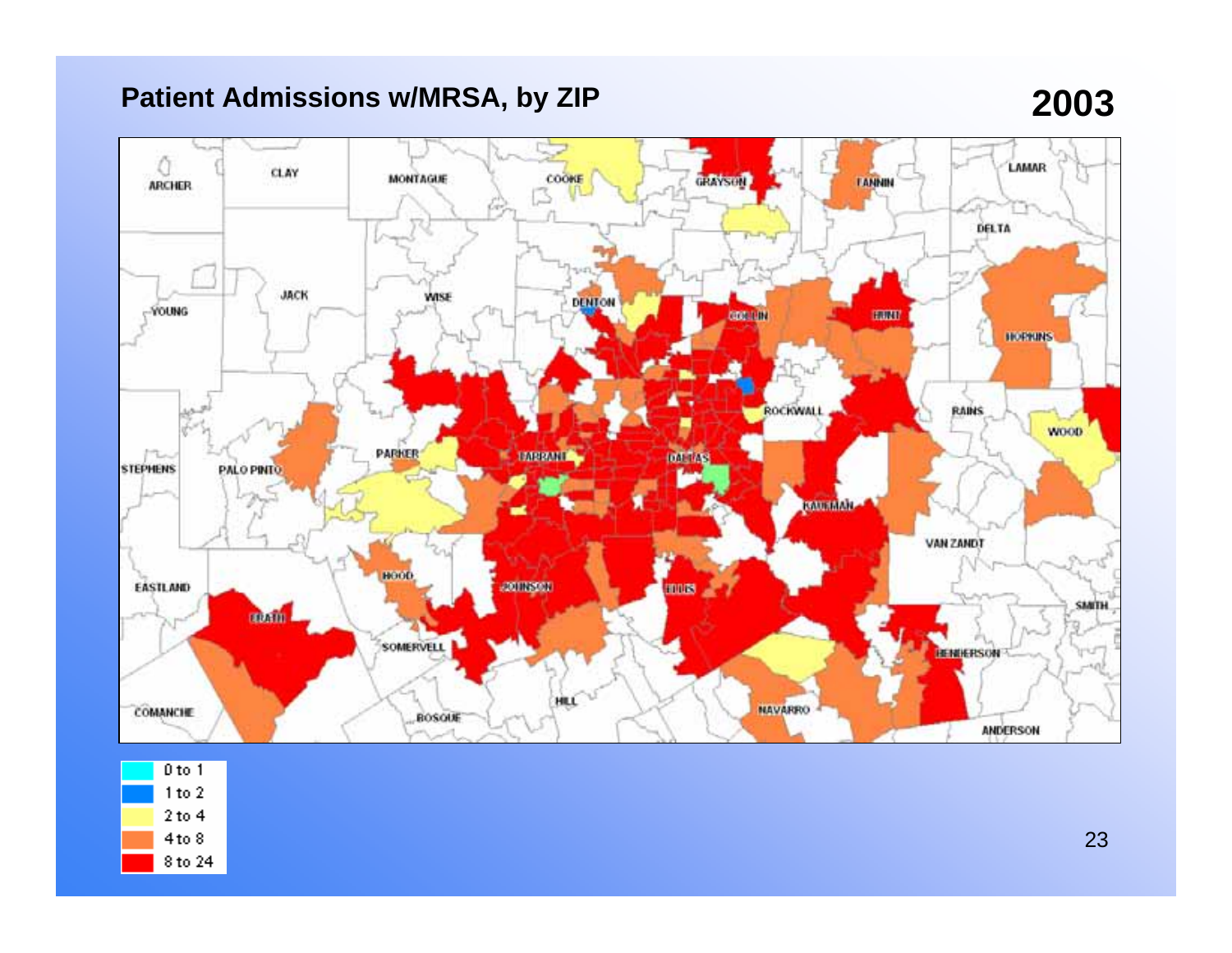### **Patient Admissions MRSA/Staph Ratio, by ZIP 2000**



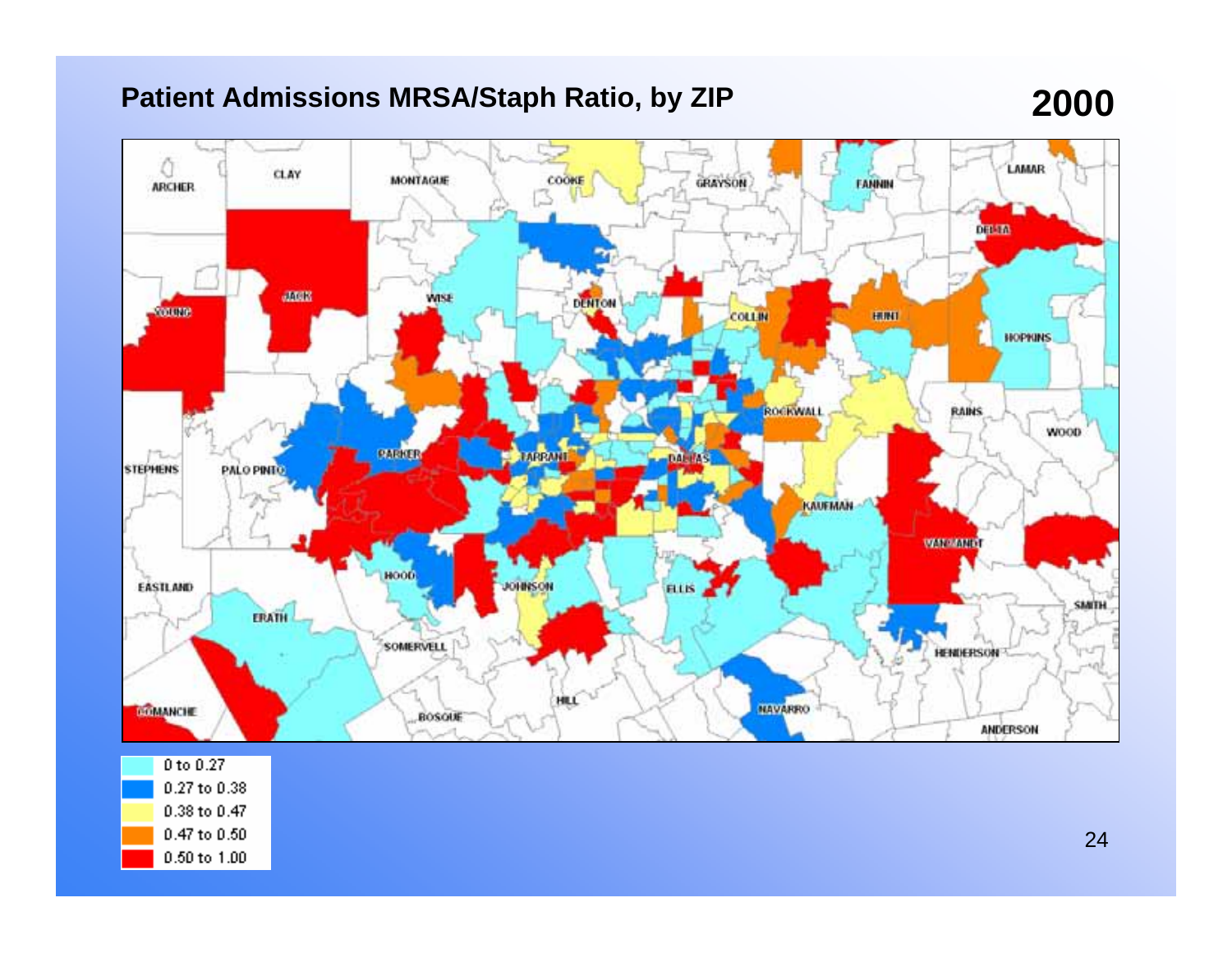### **Patient Admissions MRSA/Staph Ratio, by ZIP 2003**





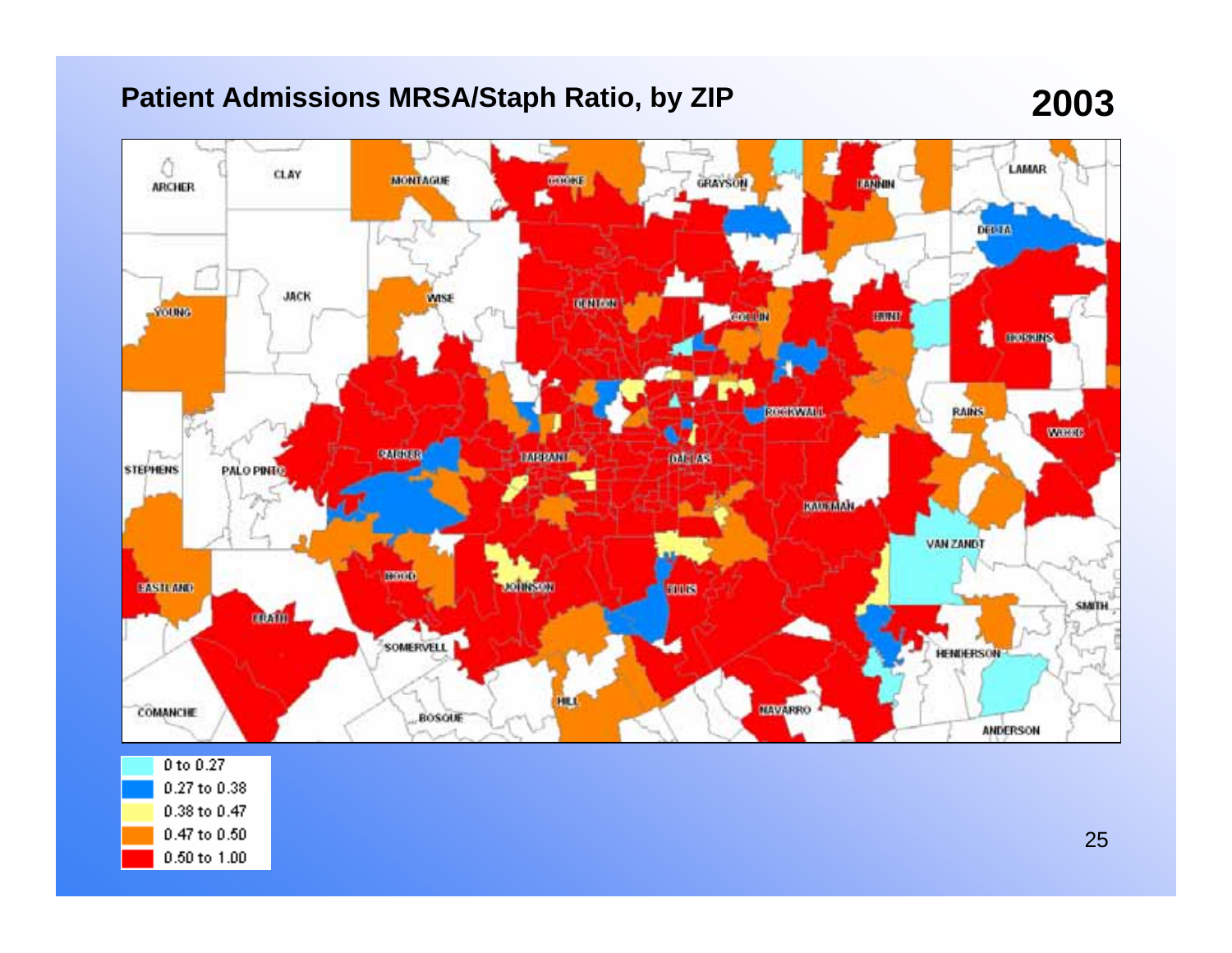# Next Steps for the region

- • Use the indicators at the regional level to examine overall performance and health trends
- $\bullet$  Partner with Dept of State Health Services, Local Public Health and Schools of Public Health to better utilize the measures to improve the health of the populations served
- Find funding to distribute data sharing capability to public health and the state
- $\bullet$ Pursue ambulatory data project
- $\bullet$  Support Texas efforts for public reporting of hospital infection rates such that the state generates value for consumers and providers
- $\bullet$  Develop community interventions to address health concerns
	- MRSA trends
	- Indigent care access to care & funding issues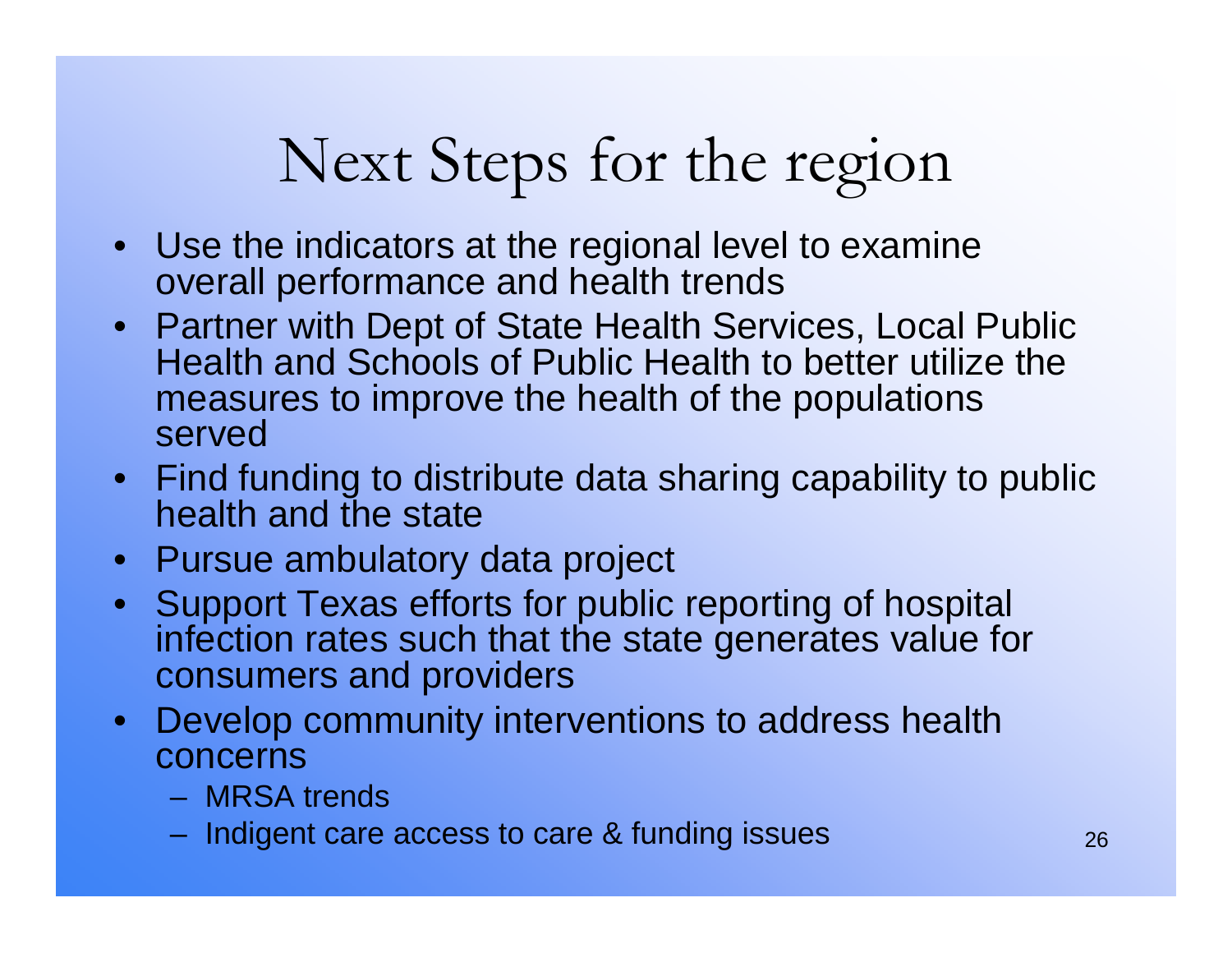*But,…all this is retrospective data and not "real-time" data feeds needed for RHIO & PHIN activity*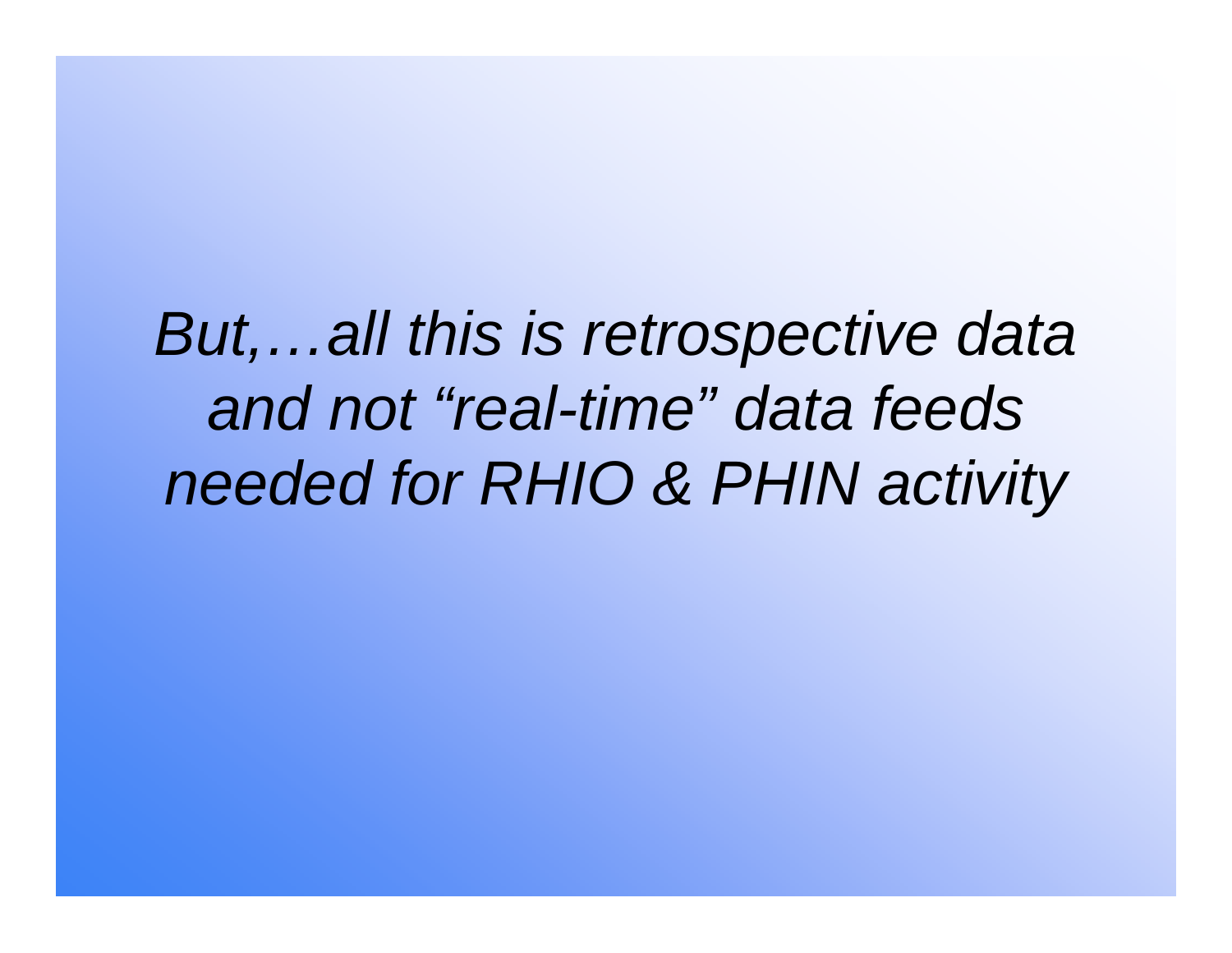Regional Activity on Public Health/Disaster Planning

- Designated Advanced Practice Center
- Syndromic Surveillance Data for 32 hospitals in the North Texas Area; 10 additional in process
- RODS and RedBat analysis every 2 hours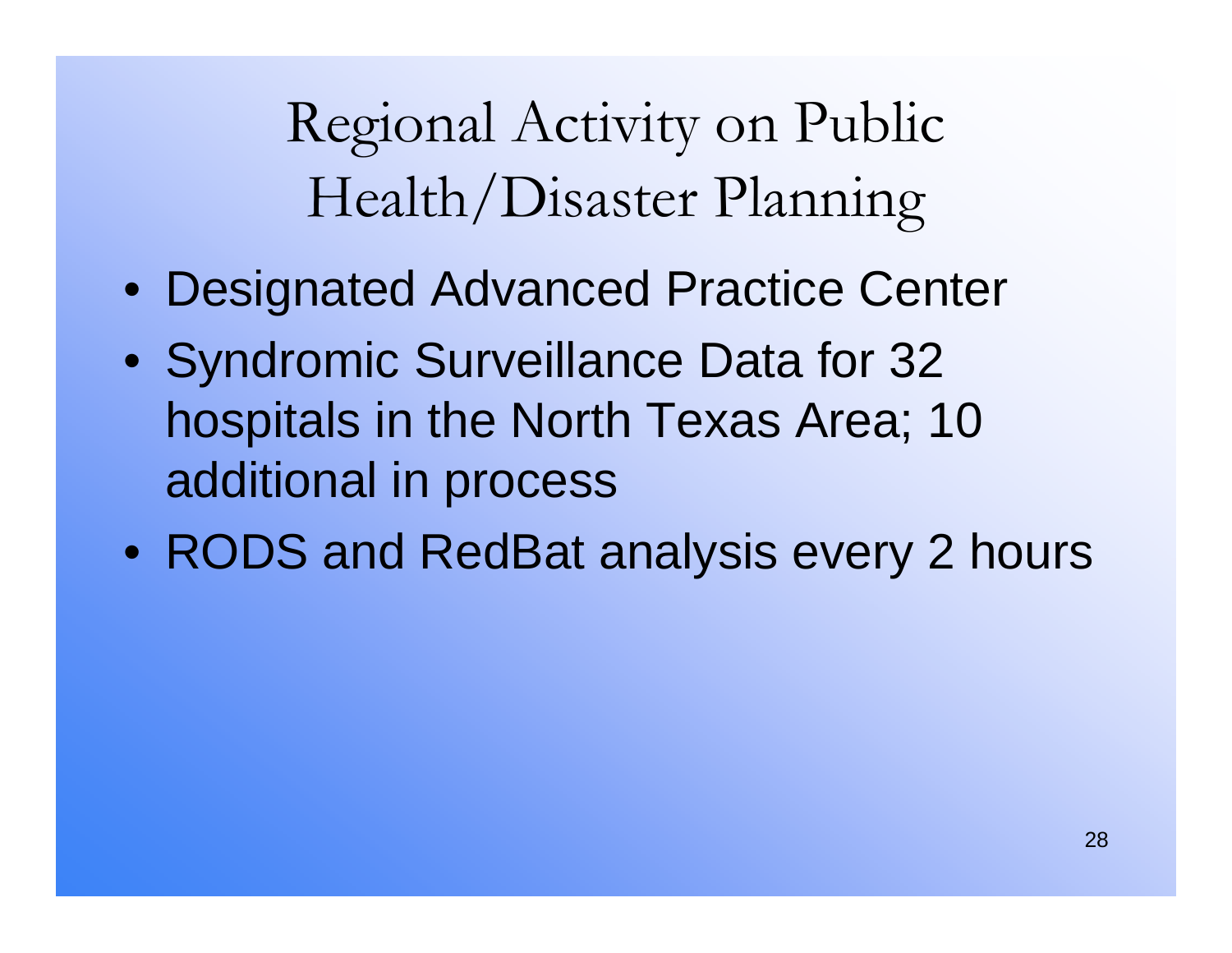# Limited Data Set

- Date and time of registration
- Patient's age (birth date)
- Patient's gender
- Patient's chief complaint
- Patient's home zip code
- Patient's work zip code (if available)
- Hospital identifier
- All elements are HIPAA-complaint
- Data gathered in software-neutral manner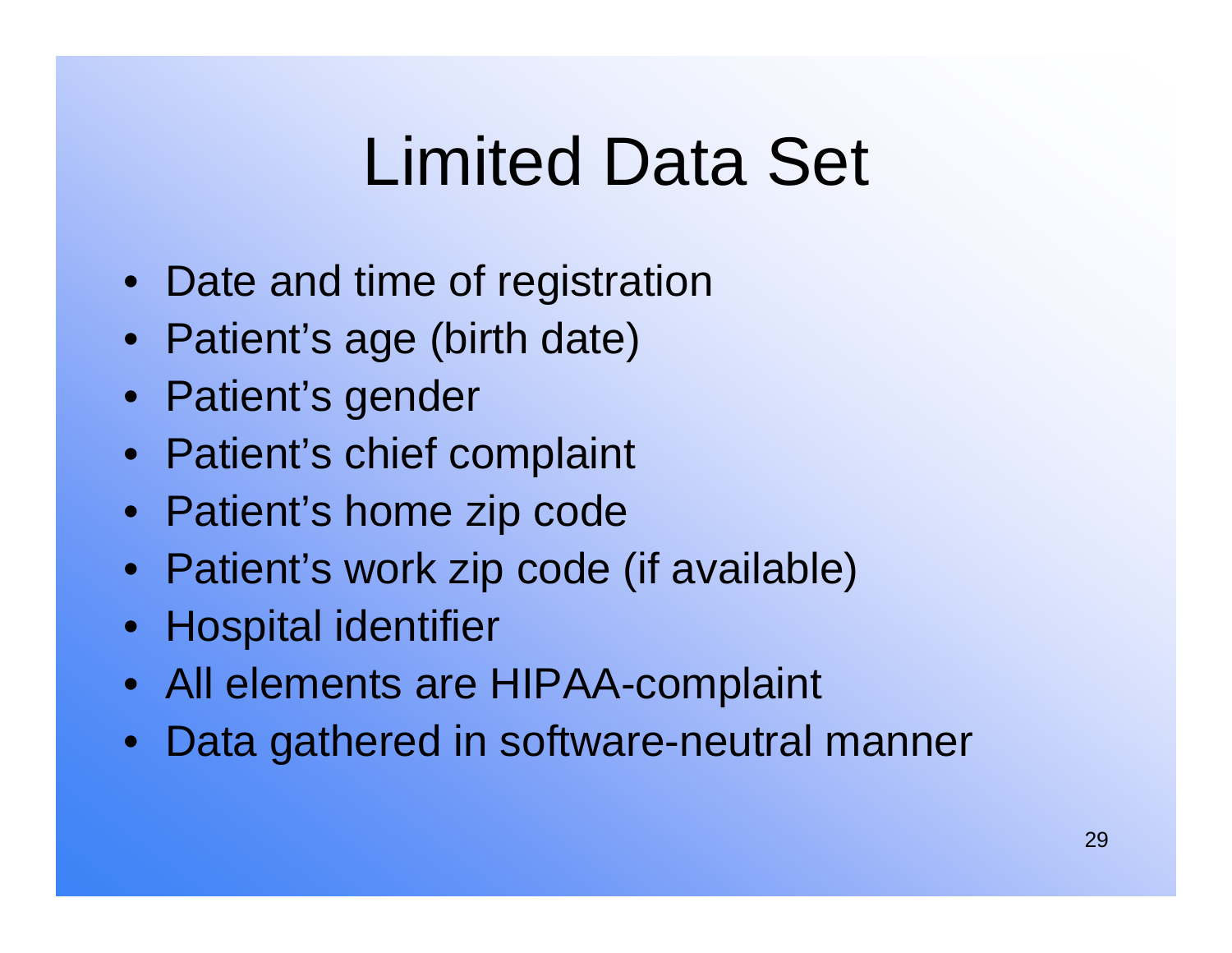# Discussions to tie it all together

- What does that achieve
	- –Robust reporting capability
	- –Ties clinical activity with public health activity
	- Investment in hardware/software and technical expertise is consolidated
- Challenges
	- Political issues
	- Turf
	- –"My data"
	- HIPAA
	- MPI
	- –\$\$\$ who pays for it all,….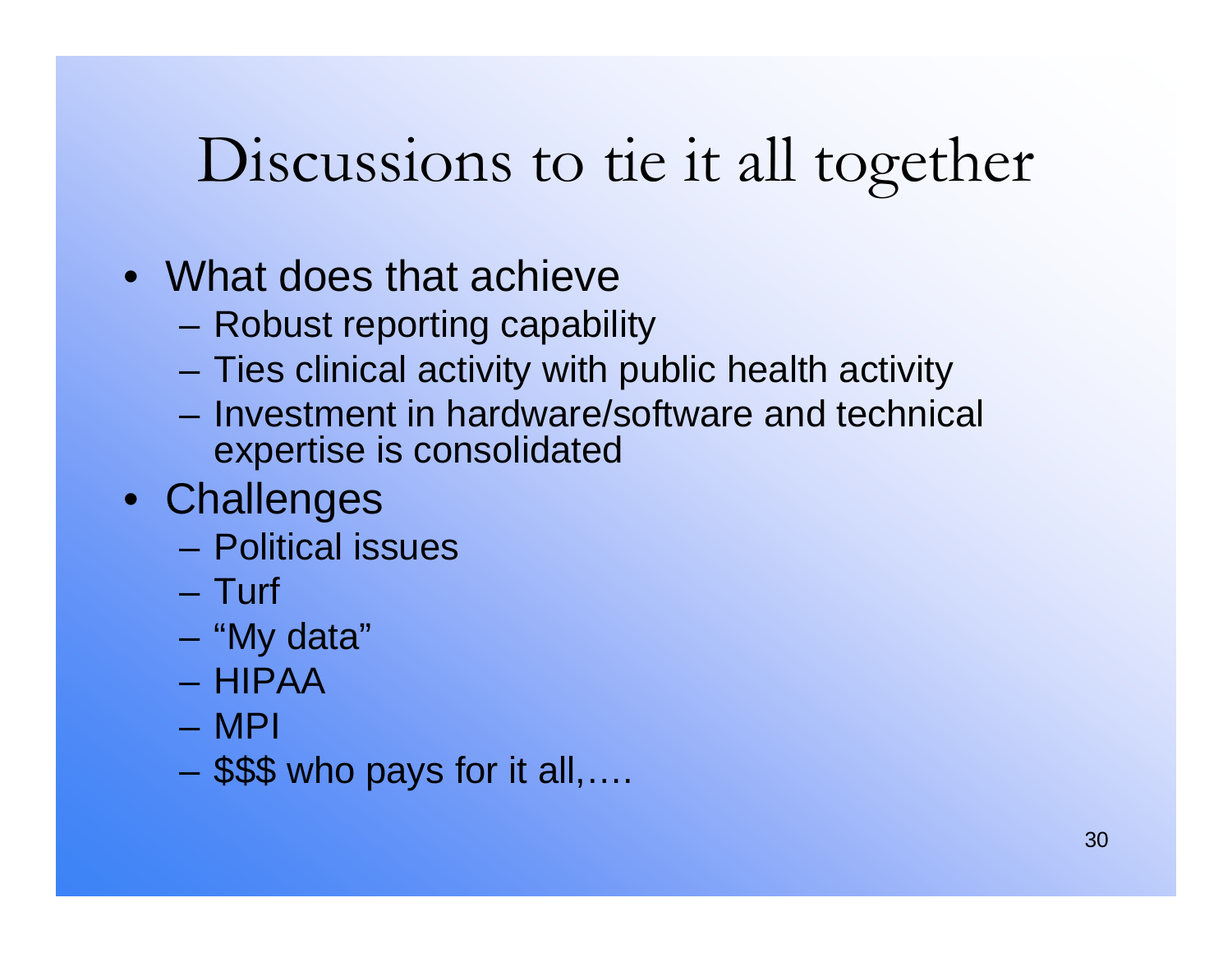RHIO Discussions in DFW*Texas Healthcare Task ForceTechnical Council*

Regional Health Information Organization Technical Design Approach Based on May 26, 21 05 Meeting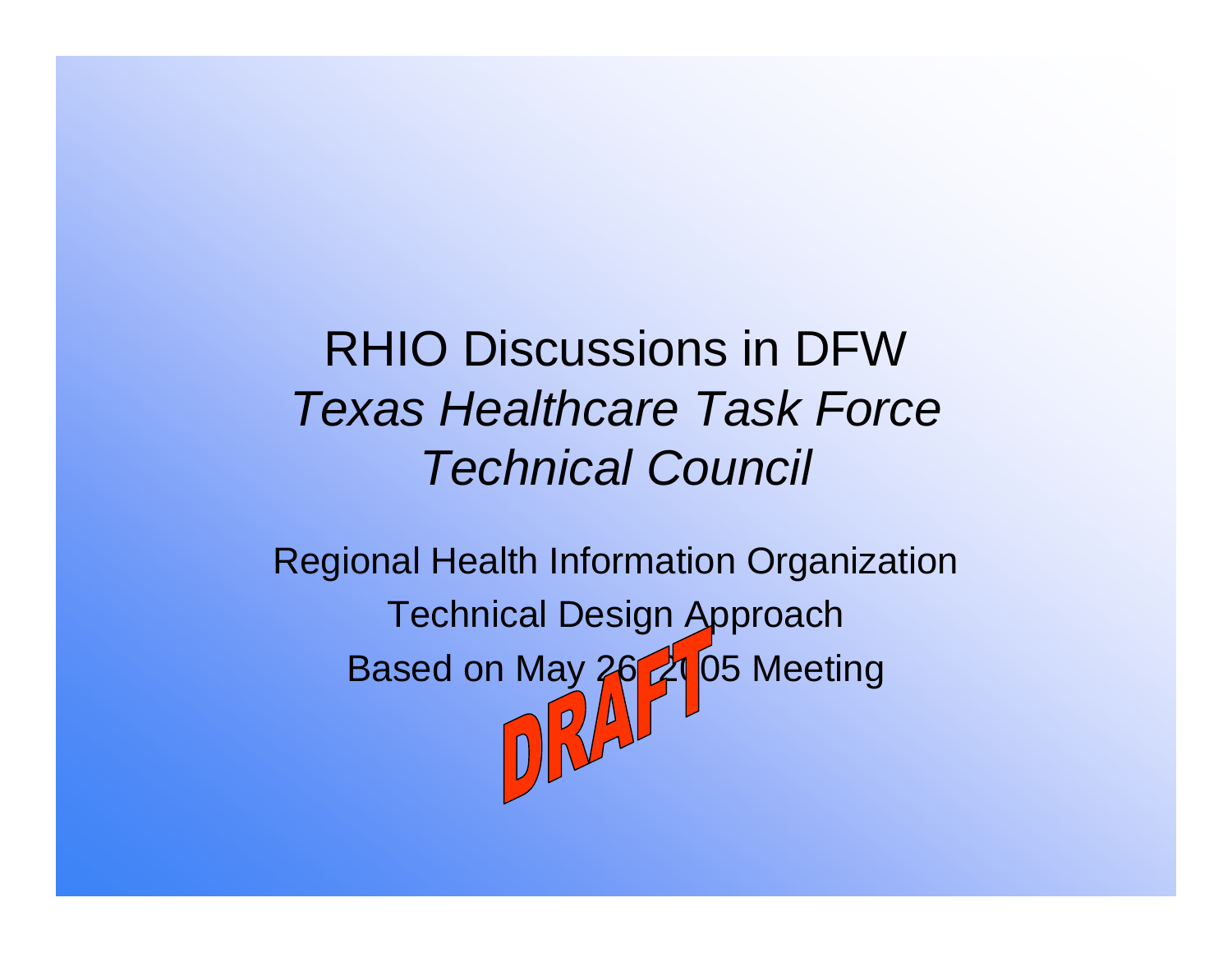# Purpose

- Primary: Provide a community master person index
	- Identification of healthcare consumer a prerequisite for receiving products and services
	- Must support a wide range of identifiers
	- Work in both a central and distributed environment
- Secondary: support goals and objectives as defined by THTF Steering Committee in response to stakeholders
	- Financial
	- Clinical
		- Broad
		- •Medication/prescription oriented
	- –Regulatory
	- Combination of the above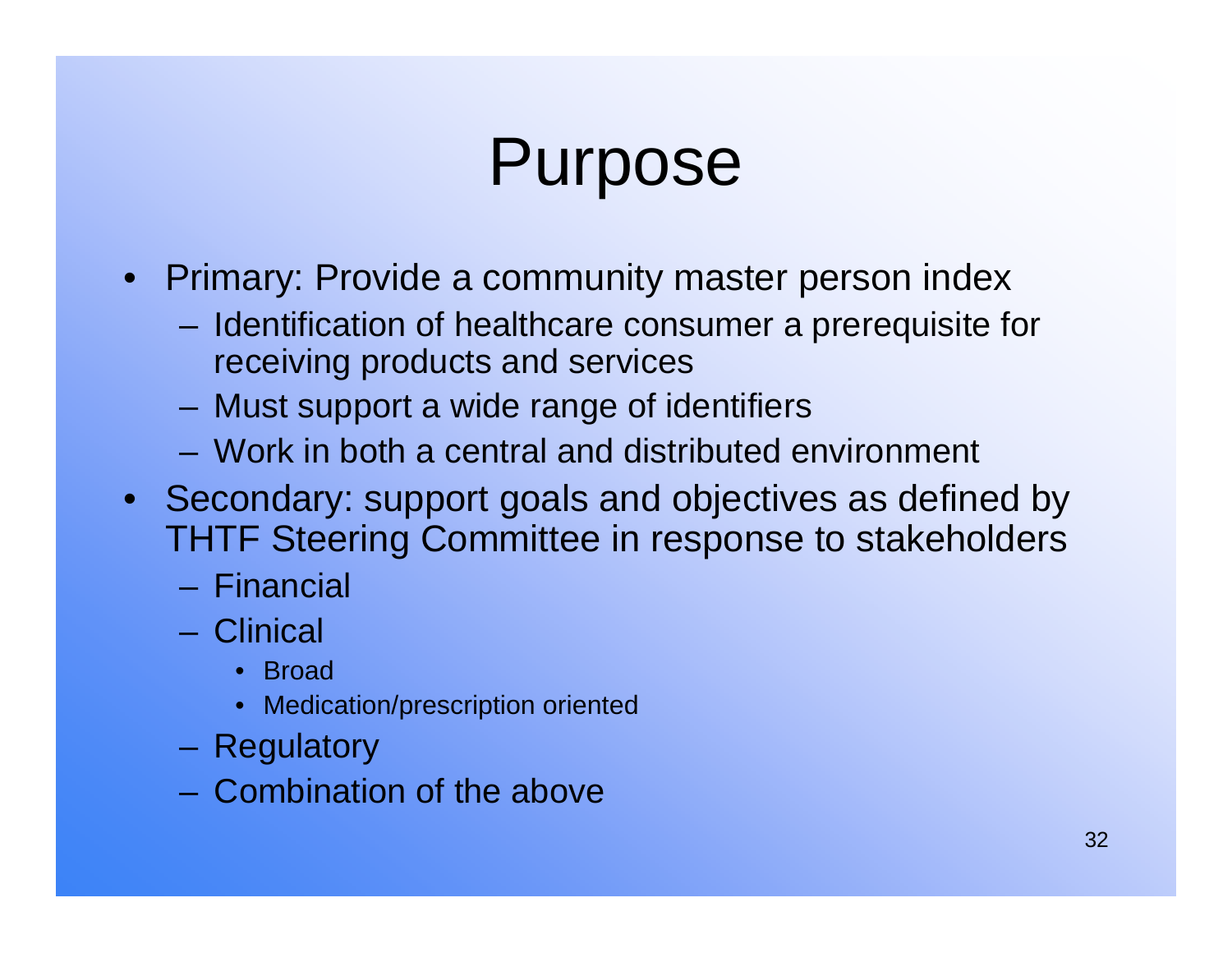# Design Guidelines

- •Operate in neutral environment ("Switzerland")
- • Based on clear, unambiguous policies about data control
	- Vocabulary
	- Ownership and control of data
- • Must be
	- Scalable
		- •**Horizontal**
		- Vertical
	- Based on industry standards, using "off the shelf" components
		- Connectivity (communications)
		- Interoperability (data)
		- Web (access)
	- Reliable
	- **Responsive**
	- Secure
	- –Independent of clinical or financial application
	- – Relatively simple to implement and operate without adverse impact on existing operations
	- Compliant with HIPAA and COPPA (Children's Online Privacy Protection Act) regulations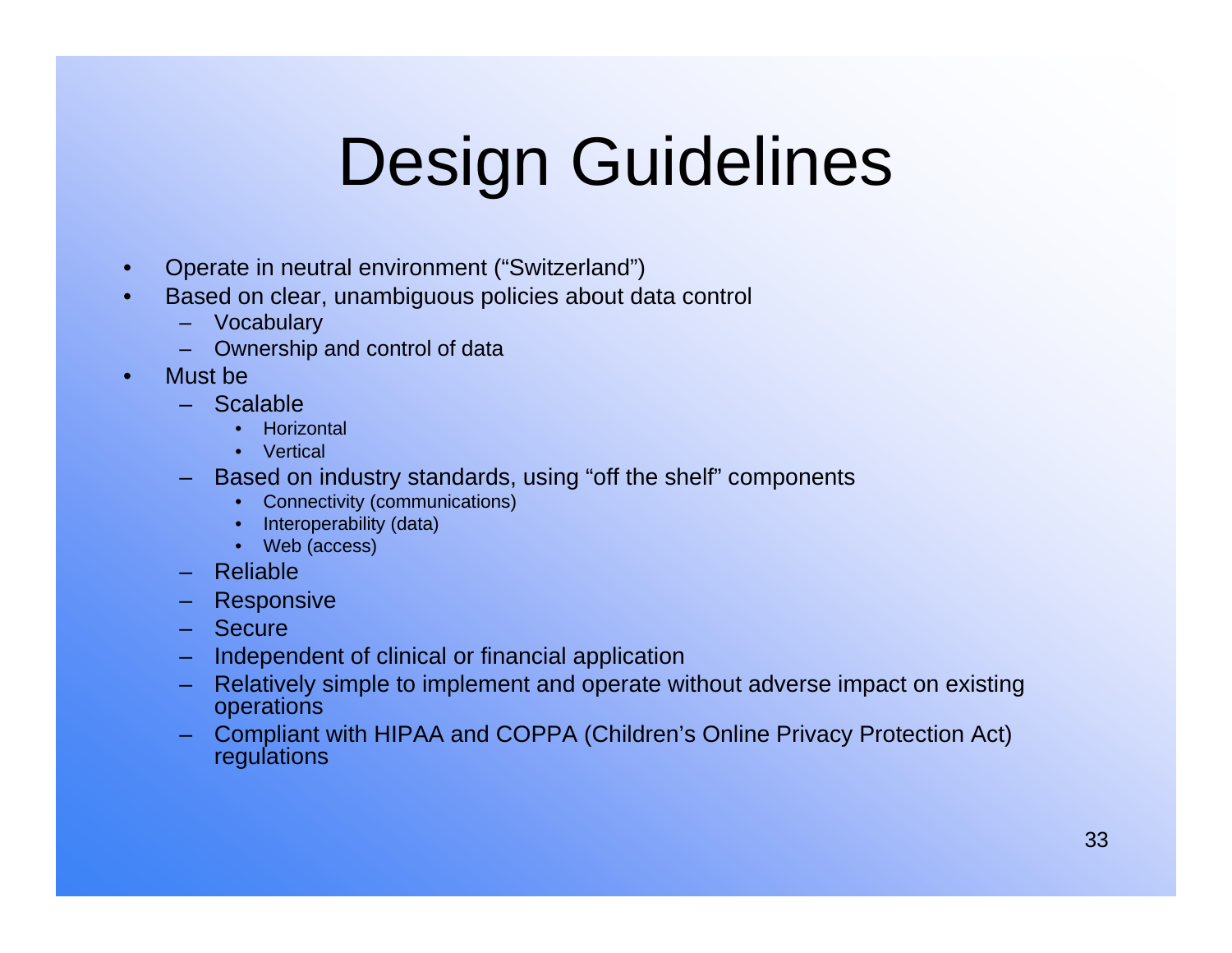# Patient Participation

- Patient must be engaged
	- Excited about benefits
	- Educated about concerns
		- Privacy notices
		- Consent forms
	- Involved in integrity
	- Able to opt-out/out-in (default to be determined)
- Data model must evolve
	- Minimum data set must be established
		- Demographics
		- Those clinical items that don't change, for example,
			- Allergies and reactions
			- Blood type

Others as determined by goals and objectives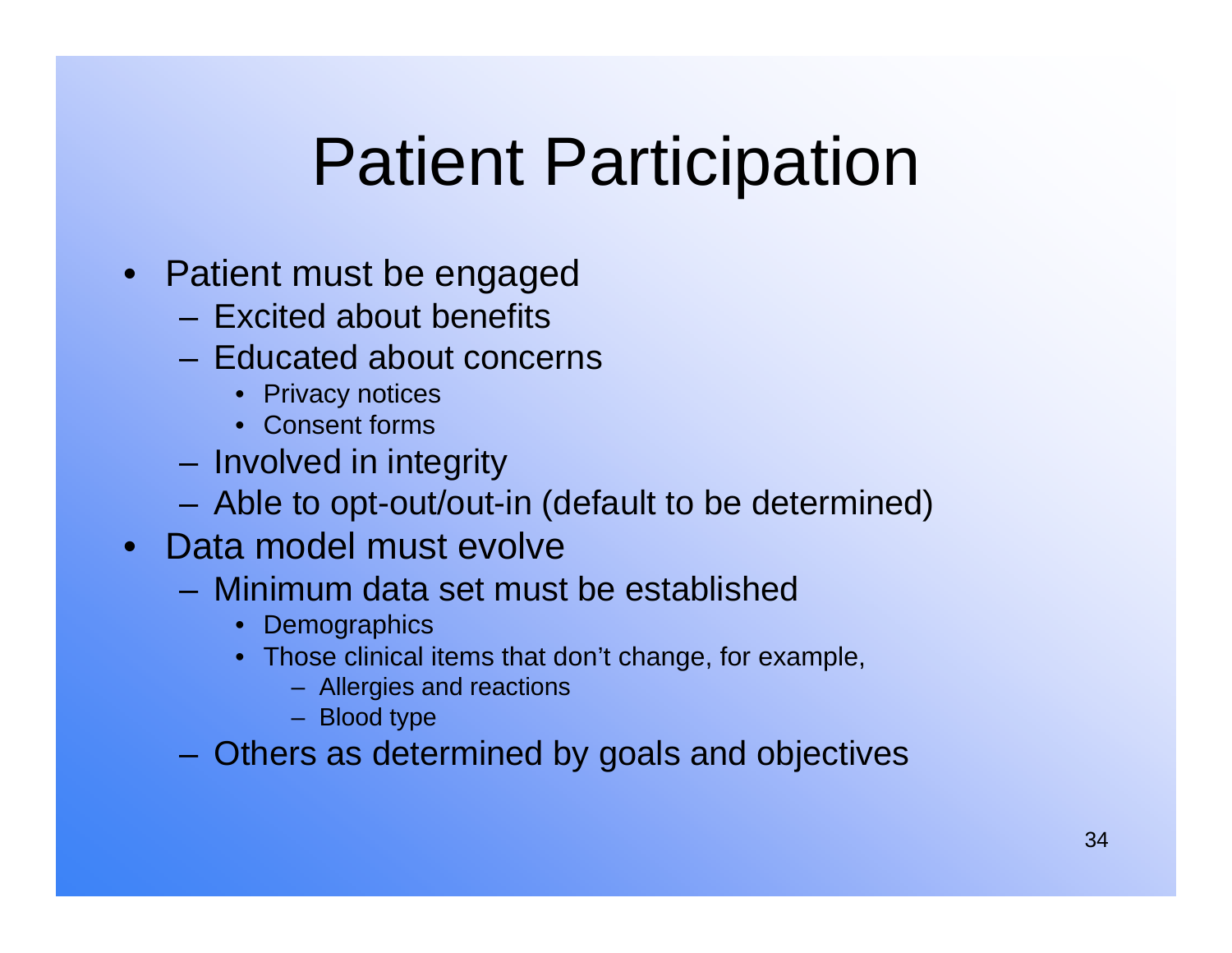# Next Steps

- Feasibility study
- Planning and formation phase
- Implementation
- Operations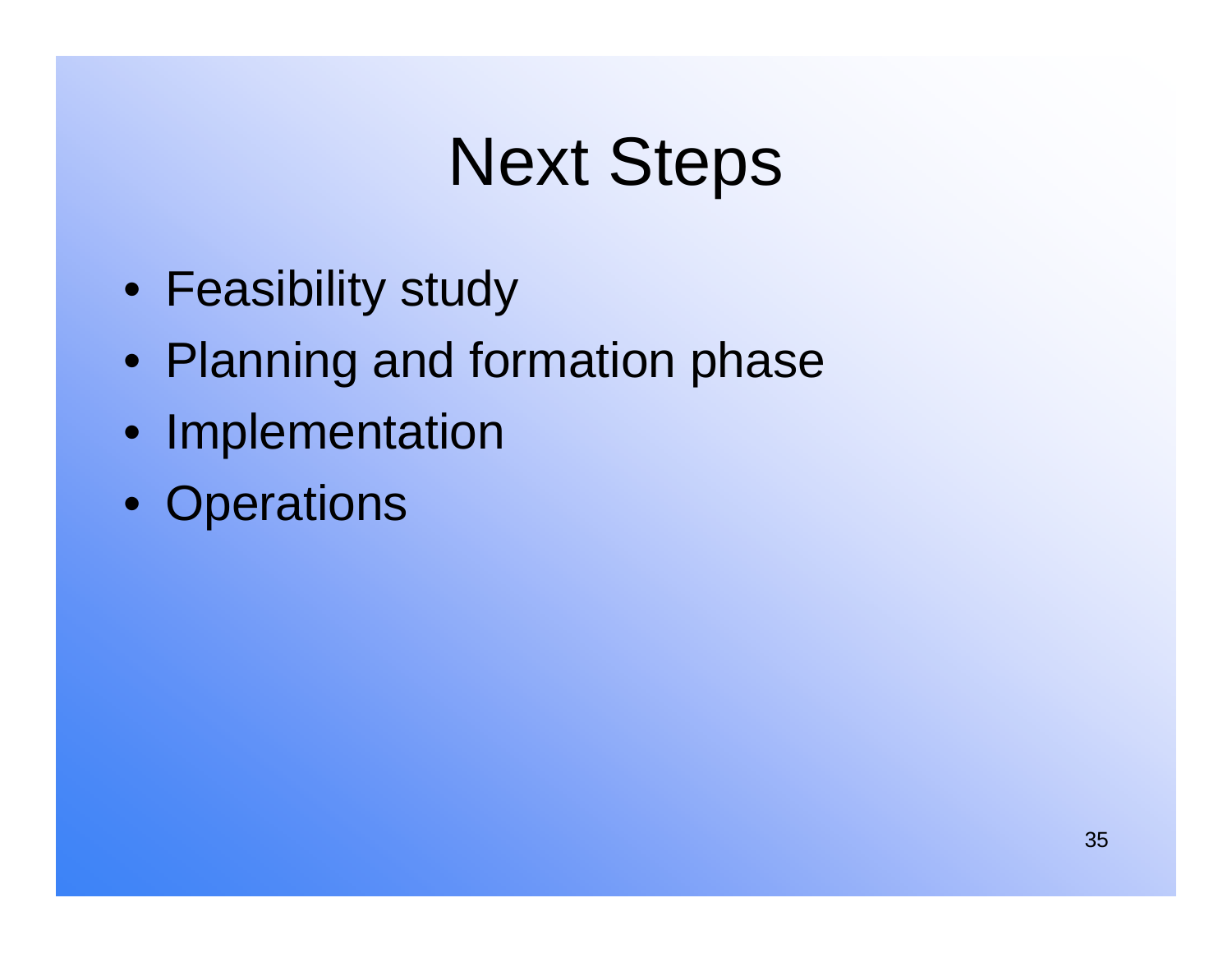Demonstration of Webportal Analytic Capability in DFW AHRQ Quality Indicators in action,…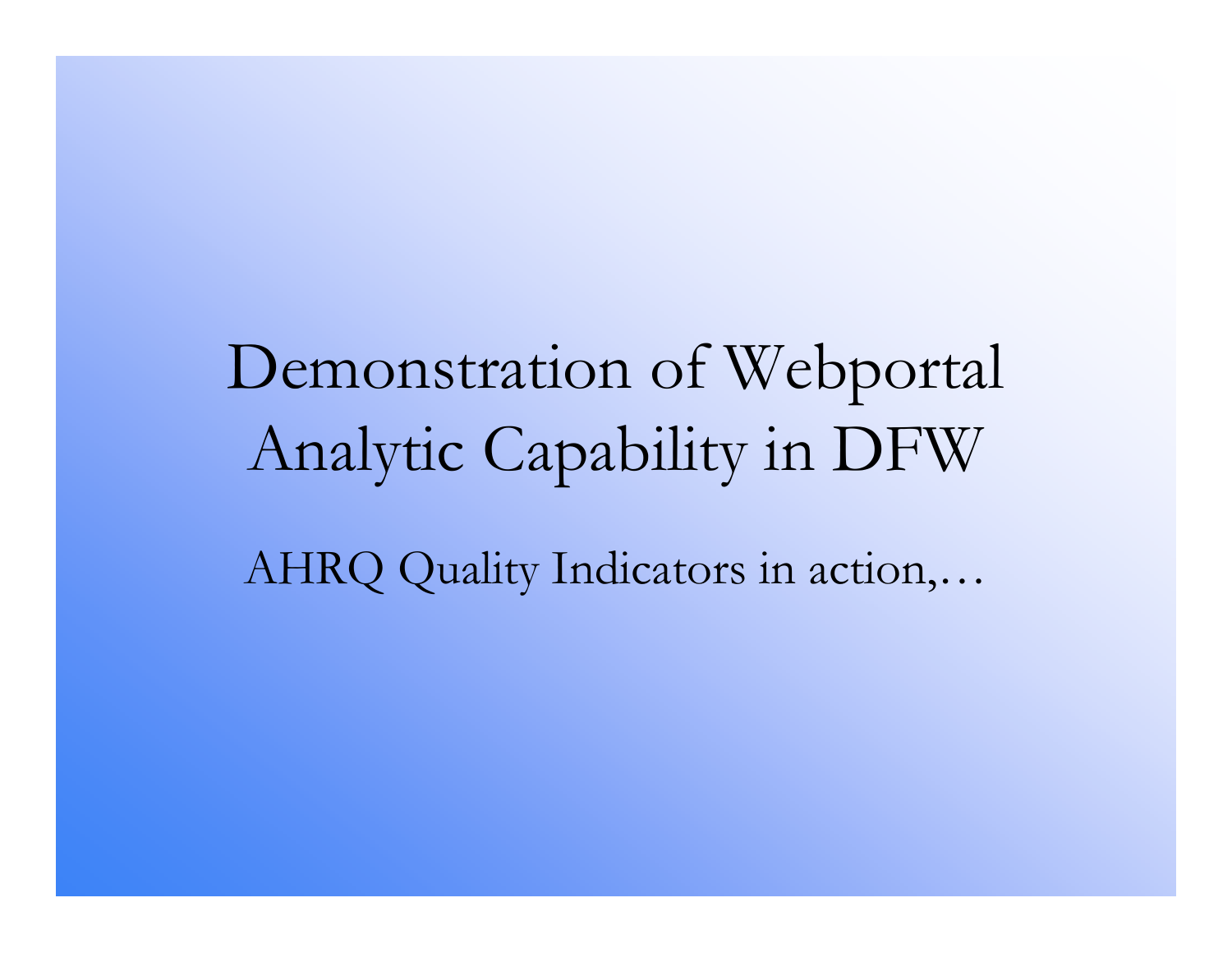## What is it going to take to make it work?